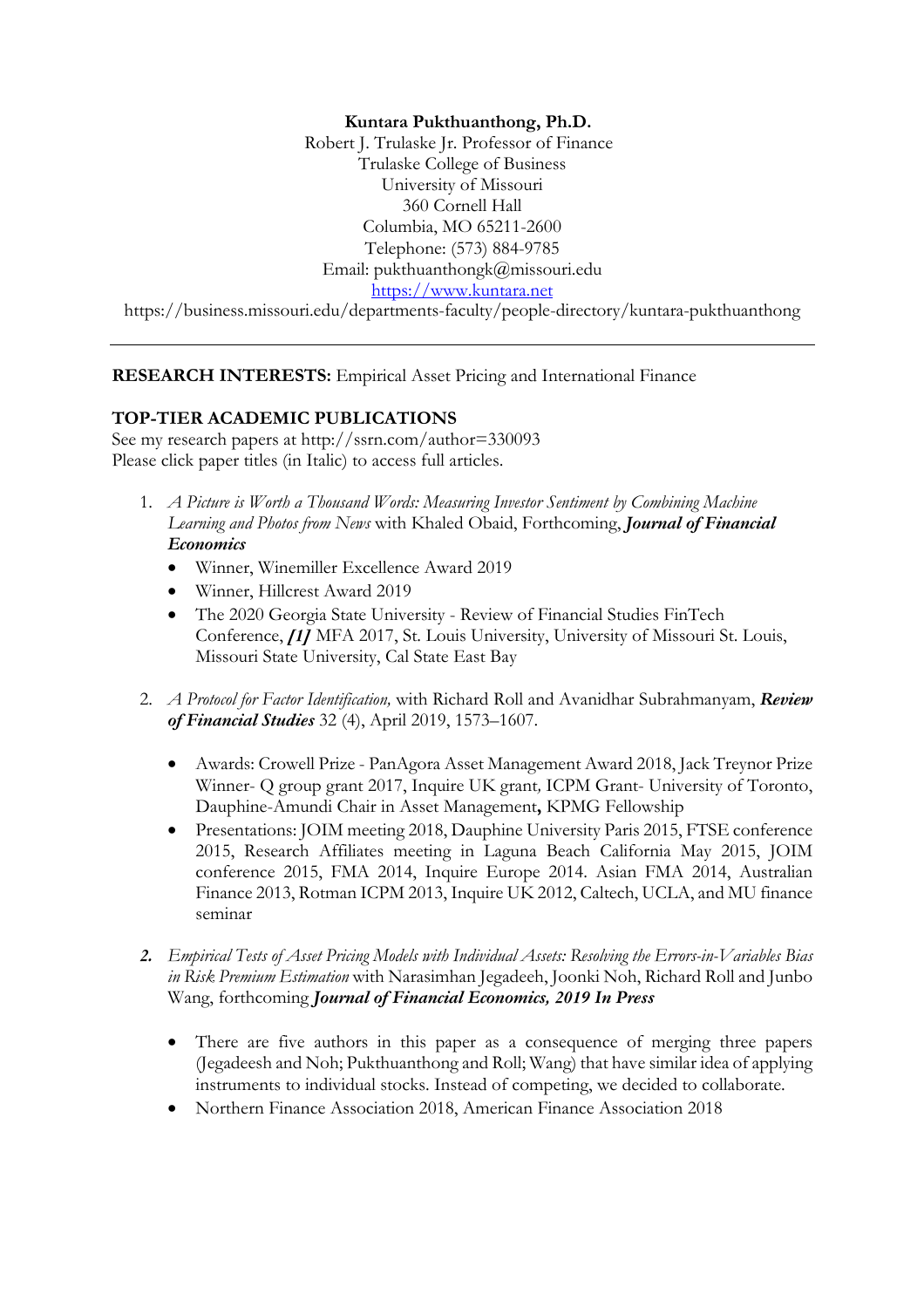- 3. *Positive And Negative Synergies Between The CEO's And The Corporate Board's Human And Social Capital: A Study Of Biotechnology Firms IPOs* with Chamu Sundaramurthy and Yasemin Kor, *Strategic Management Journal, 36(6), June 2014 845-868.*
- 4. *Disclosure Regulation and IPO Underpricing: An International Analysis* co-authored with Charles Shi and Thomas Walker, *Contemporary Accounting Research* 2013, 30 (1), 356-387.
- 5. *Market Fragility and International Market Crises* co-authored with Dave Berger, *Journal of Financial Economics* 2012, 105(3), 565-580.
- *6. International Diversification with Frontier Markets* with David Berger and Jimmy Yang, *Journal of Financial Economics,* 2011, 101(1), 227-242.
	- Featured on-line and in print in the *New York Times<sup>1</sup>*
- 7. *Global Market Integration: A Better Way To Measure It And Its Application* co-authored with Richard Roll, *Journal of Financial Economics* 2009, 94(2), 214-232.
	- *Best paper Australian Finance Association, Sydney Australia 2009*
	- Awards: Inquire, UK 2009, GARP 2009 and Inquire, Europe 2009

## **OTHER PUBLICATIONS**

- **1.** *Insider Trading in Rumored Takeover Targets* with Fred Davis, Hamed Khardivar, and Thomas Walker at forthcoming *European Financial Management*
- 2. *Informativeness of Mutual Fund Advertisements: Does Advertising Communicate Fund Quality to Investors?* with Khaled Obaid, forthcoming **Financial Management**
- **3.** *The Information Content of Analysts' Value Estimates* with Ryan Chacon and Dan French at *Journal of Real Estate Finance and Economics*
	- AAA 2017, MU 2016, SWFA 2016
- **4.** *Earning conference call and institutional monitoring* with Arash Amoozegar, David Berger and Xueli Cao, 43(1), Spring 2020, *Journal of Financial Research*, 5-36, *lead article*.
	- o FMA 2018 in San Diego
- 5. *Efficiency In Islamic Vs. Conventional Banking: The Role Of Capital And Liquidity* with Mohammad Bitar and Thomas Walker, 46, November 2020 *Global Finance Journal*
- 6. *Corporate Social Responsibility And M&A Uncertainty* with Mohamed Arouri and Mathieu Gomes, *Journal of Corporate Finance,* 56, June 2019, 176-198
- 7. *Jump Risk Premia Across Major International Equity Markets* with Mohamed Arouri and Oussama M'saddek, **lead article,** *Journal of Empirical Financ***e**, 52, June 2019, 1-21.

<sup>1</sup>http://www.nytimes.com/2015/04/12/business/mutfund/venturing-even-further-on-the-marketfrontier.html?  $r=0$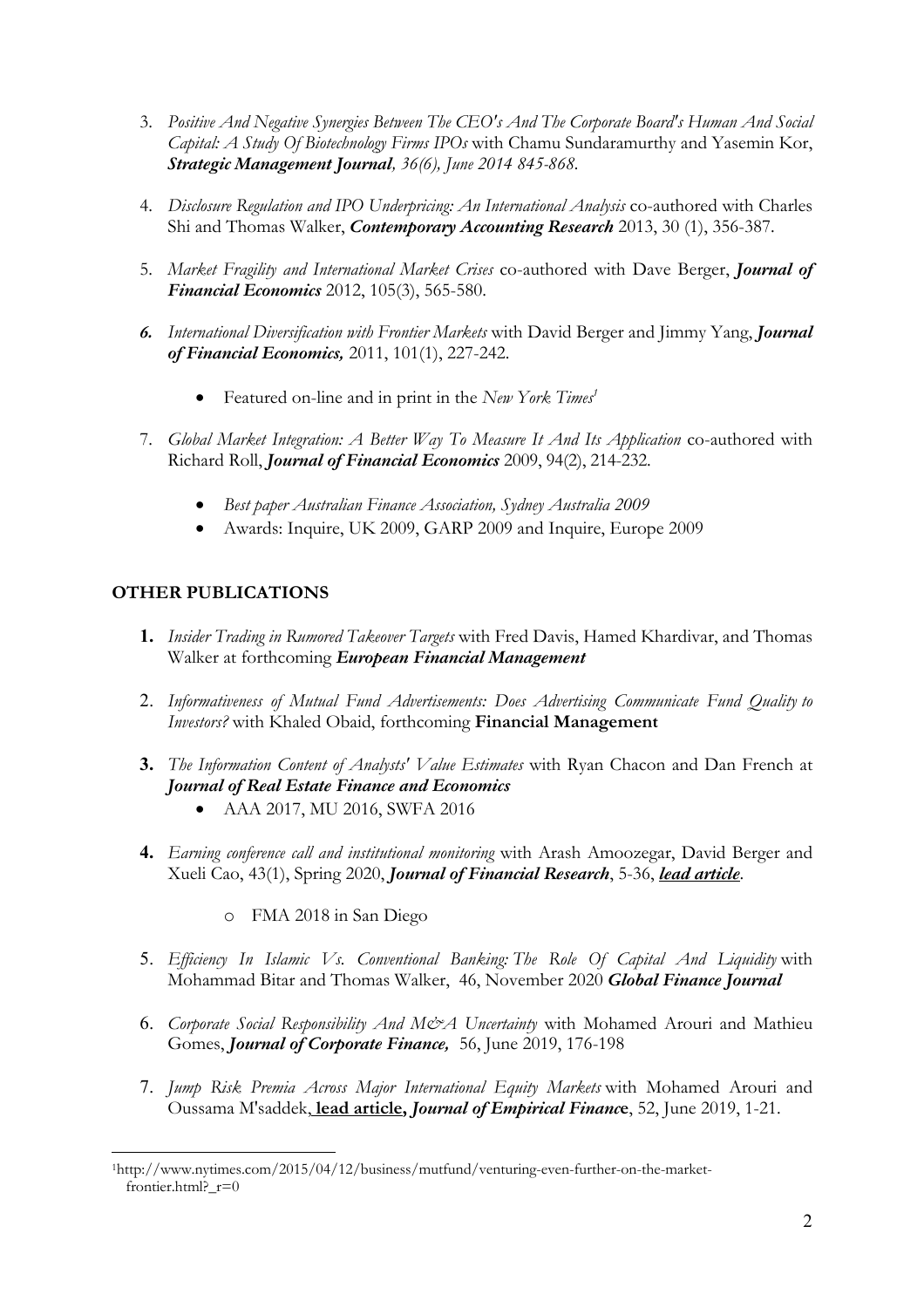- o *FMA 2017*
- 8. *Cojumps And Asset Allocation In International Equity Markets* with Mohamad Arouri, Oussama M'saddek, and Duc Nguyen, **lead article**, *Journal of Economic Dynamics and Control,*  98, January 2019, 1-22.
	- o FMA 2016, Paris Finance Meeting 2015
- **9.** *Has The Difference In Stock Liquidity And Stock Returns Between Chinese State Owned And Privately Owned Enterprises Become Smaller?* with Zhuo Qiao at *Finance Research Letters* 28, March 2019, 39-44
- 10. *Conflict-Induced Forced CEO Turnover and Firm Performance* with Saif Ullah, Thomas Walker, and Jing Zhang, *Managerial Finance* 44(9), 2018, 1134-1154.
	- o Featured in *Agenda*<sup>2</sup>
	- o *Fortune Magazine* January 28, 20193
- 11. *The Performance of Islamic Vs. Conventional Banks: Evidence on the Suitability of the Basel Capital Ratios* with Mohammad Bitar, Mohammad Hassan, and Thomas Walker, *Open Economies Review,* **lead article***,* 2018, 1-36.
- **12.** *The Effect Of Capital Ratios On The Risk, Efficiency And Profitability Of Banks: Evidence From OECD Countries* with Mohammad Bitar and Thomas Walker, *Journal of International Financial Markets, Institutions & Money,* 53. March 2018. 227-262.
- 13. *Size does not matter: Diseconomies of Scale in the Mutual Fund Industry Revisited* with Blake Phillips and Raghavendra Rau, *Journal of Banking and Finance,* 2018, 88(C), 357-365.
- 14. *Timely vs. Delayed CEO Turnover,* with Saif Ullah, Thomas Walker, and Xuan Wu*, Information Systematic Frontier* 2017, 19(3), 469-479.
- 15. *Litigation Risk and Institutional Monitoring* with Harry Turtle, Thomas Walker, and Jun Wang, *Journal of Corporate Finance* 2017*,* 45, 342-359.
- 16. *On the Role of the Chief Risk Officer and the Risk Committee in Insuring Financial Institutions against Litigation* with Arash Amoozegar and Thomas Walker, *Managerial Finance,* 2016, 43(1), 19-43.
- 17. *The Determinants of IPO-Related Shareholder Litigation: The Role of CEO Equity Incentives and Corporate Governance* with Xingli Li, Marcus Glenn Walker, and Thomas Walker, *Journal of Financial Markets,* 2016, 31, issue C, 81-126.
- **18.** *Do Hedge Funds Dynamically Manage Systematic Risk?* with Ethan Namvar, Blake Phillips, and P. Raghavendra Rau, **lead article,** *Journal of Banking and Finance*, 2016, 64 (C), 1-15.

<sup>2</sup> http://agendaweek.com/c/2123283/253583?referrer\_module=SearchSubFromAG&highlight=kuntara

<sup>3</sup> http://fortune.com/2019/01/27/4-stocks-that-could-soar-under-new-ceos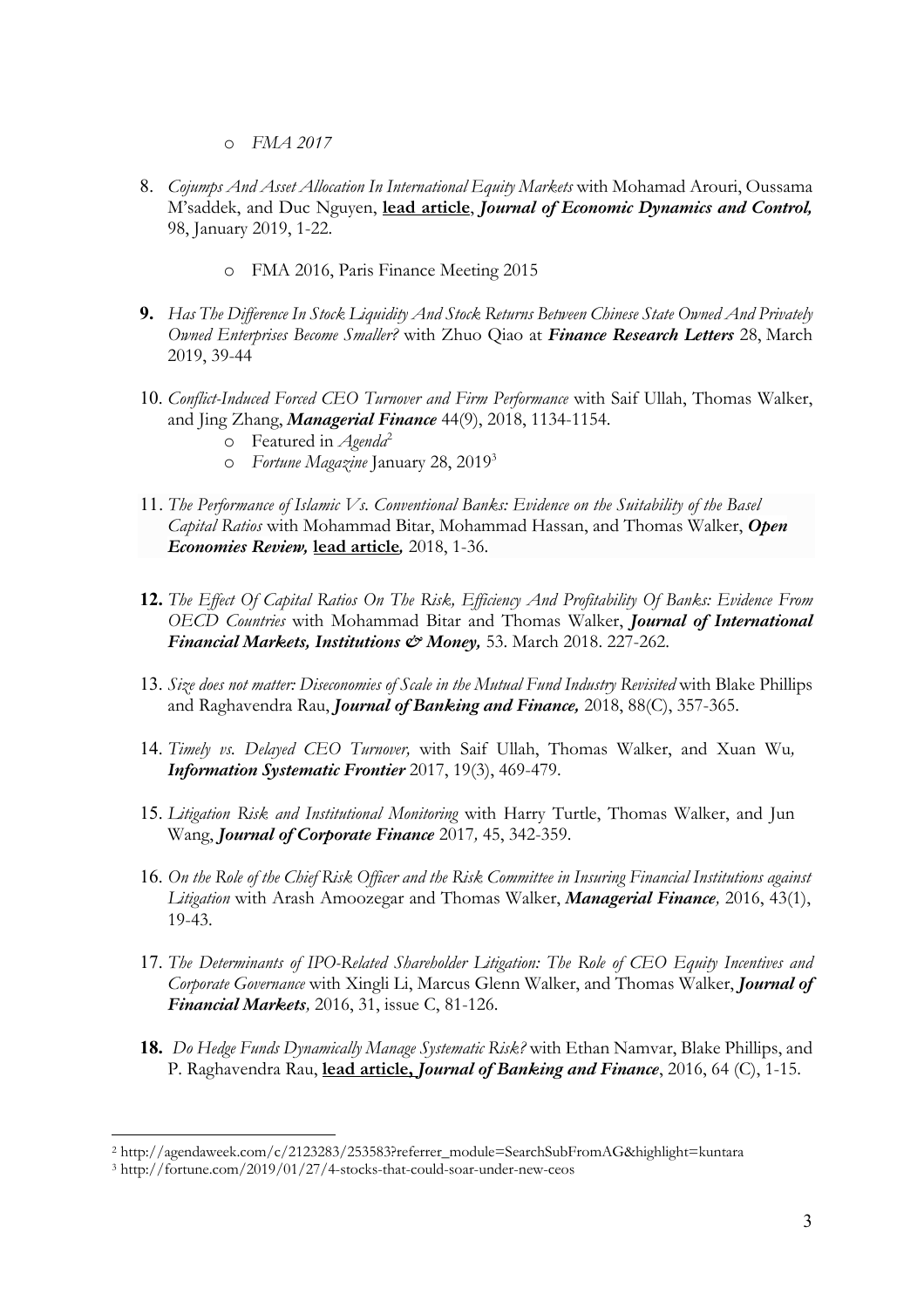- 19. *Insider Stock Trading and the Bond Market* with Andreas Oehler with Thomas Walker and Stefan Wendt, *Journal of Fixed Income*, Winter 2016, Vol. 25, No. 3, pp. 74-91.
- 20. *Fragility, Stress, And Market Returns* with Dave Berger, *Journal of Banking and Finance*, 2016, 62, 152-163.
- 21. *Past Performance May Be An Illusion: Performance, Flows, And Fees In Mutual Funds* with Blake Phillips and Raghavendra Rau, *Critical Finance Review*, 2016, volume 5, 351-398.
	- a. Featured on-line in *the Economist*,<sup>4</sup> *Financial Times*,<sup>5</sup> *Bloomberg*,<sup>6</sup> *Judge Business School Cambridge University media*,<sup>7</sup> and Alpha Architect<sup>8</sup>
	- *b. Best investment paper from Southern Finance Association Meeting 2014*
- 22. *Model-Free Jump Measures And Interest Rates: Common Patterns In US And UK Monetary Policy Around Major Economic Events* with Januj Juneja, *European Journal of Finance*, 2016, 22, 1388-1413.
- 23. *Internationally Correlated Jumps* with Richard Roll, *Review of Asset Pricing Studies* Volume 5(1), 2015, 92-111.
	- a. Lamfalussy Fellowship 2011
- 24. *Detecting Superior Mutual Fund Managers: Evidence From Copycats* with Blake Phillips and Raghavendra Rau, *Review of Asset Pricing Studies* 2014, 4(2), 286-321.
	- *a.* Featured on-line in *The Economist,9 WSJ,10 and Financial Times11*
- 25. *Legal Opportunism, Litigation Risk, and IPO Underpricing* Thomas Walker, Harry Turtle, and Dolrudee Thiengtham, *Journal of Business Research,* 68 (2), February 2015, 326-340.
	- Featured on-line in *Bloomberg*, "*Uber Aims to Shed Troubled Past in Pre-IPO Peace-Making Bonanza*" <sup>12</sup>
- 26. *Underwriters and the Broken Chinese Wall: Institutional Holdings and Post-IPO Securities Litigation,*  Sergey Barabanov, Onem Ozocak, and Thomas Walker*, Journal of Financial Research*, 36, Winter 2013, 543-578.

<sup>6</sup> http://www.jbs.cam.ac.uk/media/2015/stale-illusion/http://www.jbs.cam.ac.uk/media/2015/stale-illusion/

effects/?utm\_source=Alpha+Architect+Website+Users&utm\_campaign=02f36ae24b-RSS\_EMAIL\_CAMPAIGN&utm\_medium=email&utm\_term=0\_2f87b7924e-02f36ae24b-149755185#gs.FMN393g

<sup>4</sup>http://www.economist.com/news/business-and-finance/21644137-investors-get-misled-stale-returns-muttondressed-lamb?zid=300&ah=e7b9370e170850b88ef129fa625b13c4

<sup>5</sup> http://www.bloomberg.com/research/markets/news/article.asp?docKey=600-

<sup>201502200512</sup>M2\_\_\_\_\_\_EUPR\_\_\_\_\_fc290000033e1f1b\_3600-1&article\_id=20505454138

<sup>7</sup> http://www.ft.com/cms/s/0/9f734416-b920-11e4-a8d0-00144feab7de.html?siteedition=uk#axzz3S4uQmpYe <sup>8</sup> http://blog.alphaarchitect.com/2016/07/21/stale-performance-chasing-beware-of-horizon-

<sup>9</sup> http://www.economist.com/blogs/buttonwood/2014/10/investing

<sup>10</sup> http://blogs.wsj.com/moneybeat/2014/10/20/even-stock-pickers-cant-pick-good-stock-pickers/

 $11 \text{ http://www.ft.com/cm/s/0/39bb337a-5879-11e4-a31b-00144feab7de.html?siteedition=uk$ 

<sup>12</sup> https://www.bloomberg.com/news/articles/2018-12-15/uber-aims-to-shed-troubled-past-in-pre-ipo-peacemaking-bonanza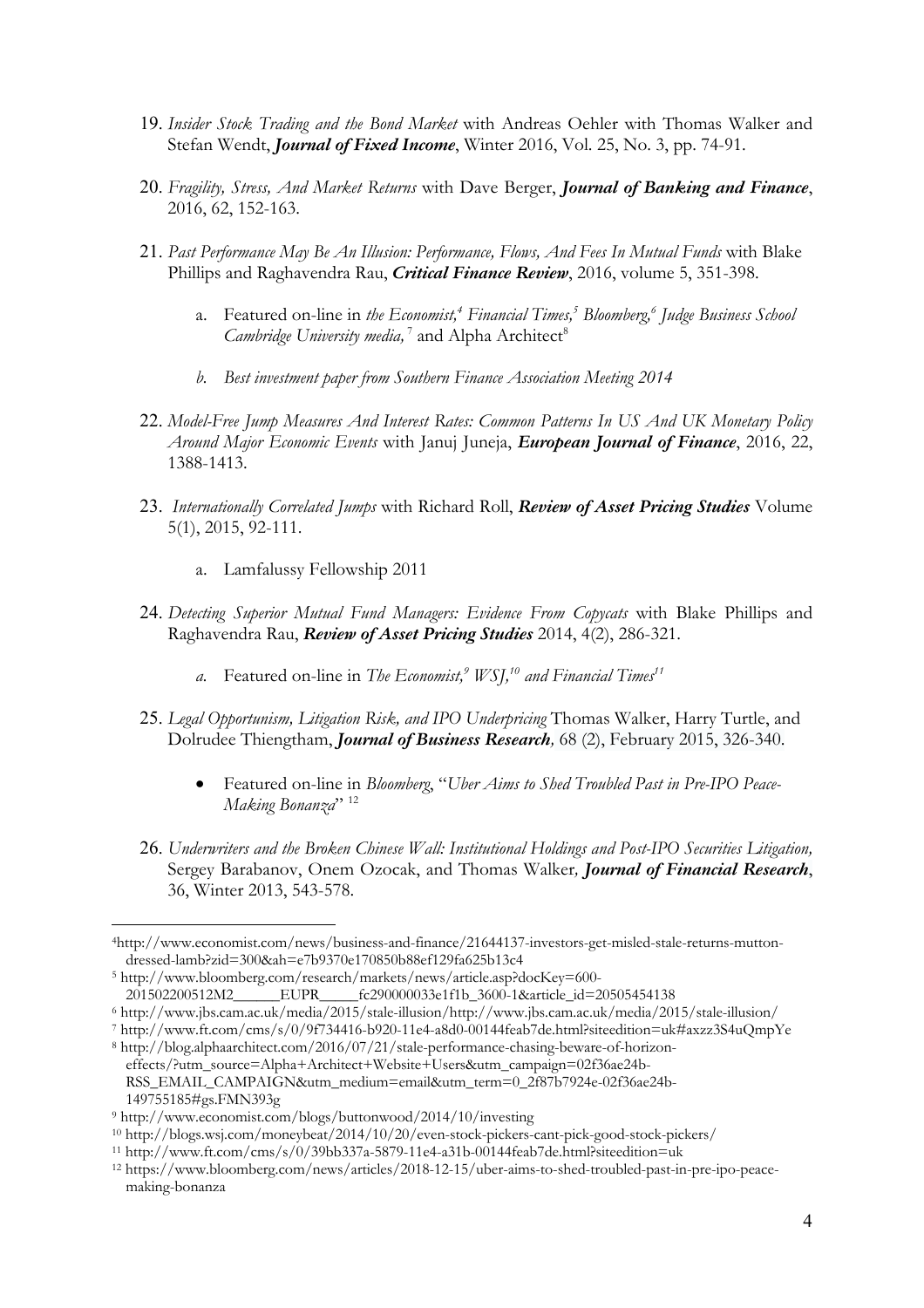- 27. *The Role of Aviation Laws and Legal Liability in Aviation Disasters: a Financial Market Perspective* co-authored with Thomas Walker and Dolruedee Thiengtham, *International Review of Law and Economics* Volume 37, March 2014, Pages 51–65
- 28. *Is the Diversification Benefit of Frontier Markets Realizable by Mean-Variance Investors? The Evidence of Investable Funds* with Dave Berger and Jimmy Yang, *Journal of Portfolio Management* Summer 2013, 39 (4), 36-48
- 29. *The Effects of Cash, Debt, and Insiders on Open Market Share Repurchases* with Liang Feng, Dolruedee Thiengtham, Harry Turtle, and Thomas Walker, *Journal of Applied Corporate Finance*, 2013, 25 (1), 55-63.
- 30. *Does Family Ownership Create or Destroy Value: Evidence from Canada,* with Thomas Walker *International Journal of Managerial Finance* 2013, 9(1), 13-48.
- 31. *Legitimacy Signals And Family IPO Performances* co-authored with Hung-bin Ding *Journal of Business Economics and Management* 2013, 14(1), 156-181.
- 32. *An International Look at the Lawsuit Avoidance Hypothesis of IPO Underpricing* co-authored with Huiling Lin and Thomas Walker, *Journal of Corporate Finance* 19, February 2013, 56–77
- 33. *An International CAPM for Partially Integrated Markets* co-authored with Mohamed Arouri and Duc Nguyen, *Journal of Banking and Finance* 2012, 36(9), 2473-249.
- 34. *Gold price and US dollar (and the Euro, Pound, and Yen)* co-authored with Richard Roll, *Journal of Banking and Finance* 2011, 35(8), 2070-2083.
- 35. *Why should We Like Firms that Voluntarily Disclose? Evidence From Profit Warning Firms, Journal of Investing,* 2010, 19(4), 66-83.
- 36. *Why Warn? The Impact Of Profit Warnings On Shareholder's Equity* co-authored with Fayez Elayan, *International Research Journal Investment Management and Financial Innovations* 2009, 6, 39-51*.*
- 37. *Who Benefits from Market Integration? A comparative study of Yankee IPOs from high and low integrated markets, Journal of Financial Transformation* 2009, 26, 116-130*.*
- 38. *The International Aviation Insurance Regime in Times of Industry Uncertainty* co-authored with Triant Flouris, Paul Hayes, and Thomas Walker, *International Journal of Private Law* 2009, 2 (4), 343-357.
- 39. *Family Firm IPO Performance and Market Signals* co-authored with Hung-bin Ding, *Journal of Enterprising Culture*, 2009, 17(1), 55-77.
- 40. *Idiosyncratic Volatility and Stock Returns: A Cross Country Analysis* co-authored with Nuttawat Visaltanachoti, *a lead article Applied Financial Economics* 2009, 19(16), 1269-1281.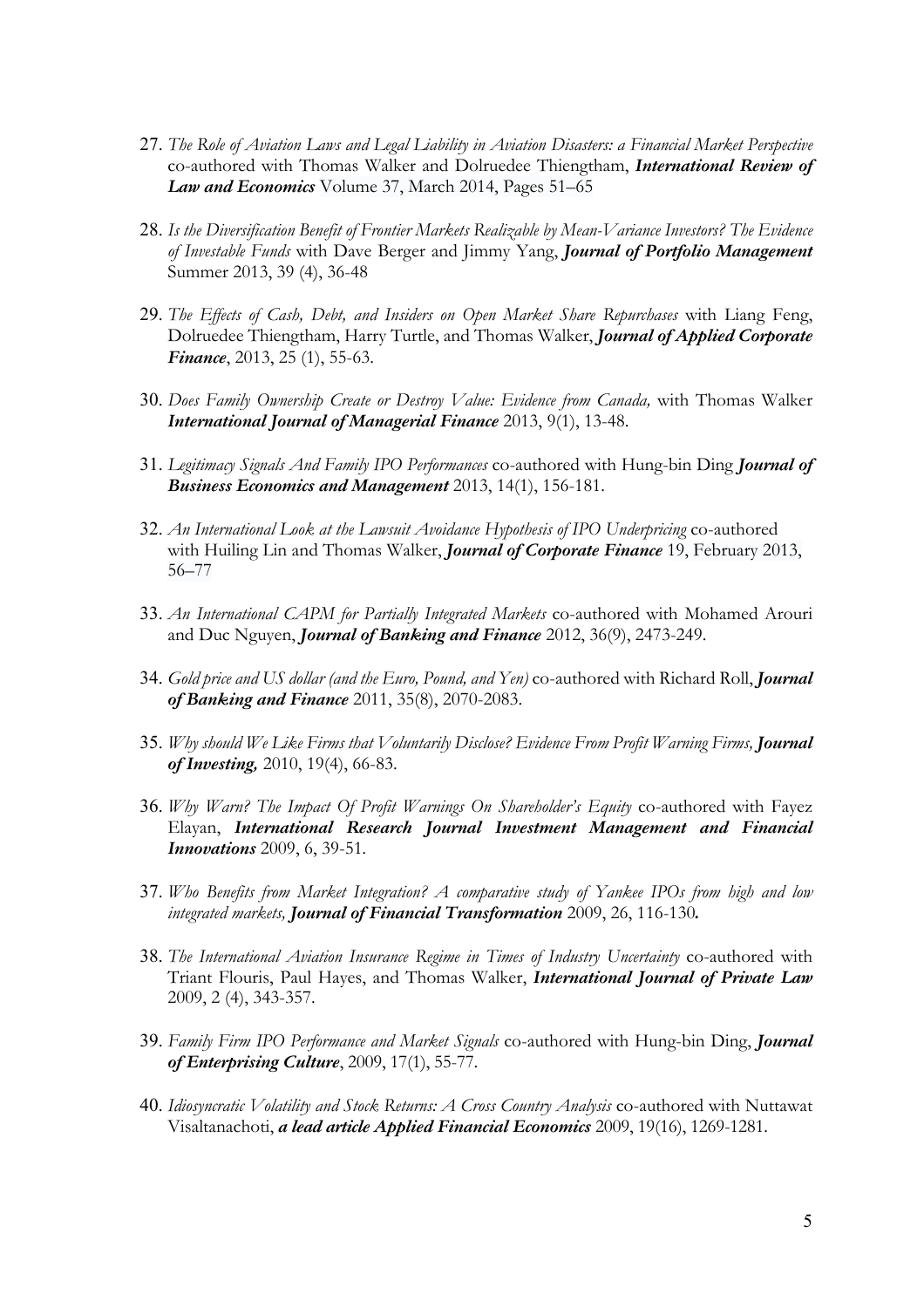- 41. *Recent Developments in the Aviation Insurance Industry* co-authored with Triant Flouris, Paul Hayes, Dolruedee Thiengtham and Thomas Walker, *Risk Management and Insurance Review* 2009, 12(2), 227-249.
- 42. *Pre-IPO Insider Ownership and Underpricing: High-tech versus Low-tech IPOs* co-authored with Thomas Walker, *Financial Decisions* 2009.
- 43. *Commonality in Liquidity: Evidence from Stock Exchange of Thailand* co-authored with Nuttawat Visaltanachoti, *Pacific-Basin Finance Journal* Jan 2009, 17(1), 80-99.
- 44. *Weak Form Efficiency in Currencies: an Update and an Explanation* co-authored with Lee Thomas, *Financial Analyst Journal* May/June 2008, 64(3), 31-52.
- 45. *Family Control, Underwriter Prestige, and IPO Underpricing: A Cross Country Analysis* with Thomas Walker, *a lead article***,** *Multinational Business Review* 2008, 16(2), 1-42.
- 46. *Leverage, Pre-IPO Insider Ownership, and Underpricing: high-tech versus low-tech IPOs* co-authored with Thomas Walker and Jaemin Kim, *Management Decision* March 2008, 46(1), 106-130.
- 47. *Bookbuilding Versus Auction Selling Methods: A Study Of US IPOs* co-authored with Nikhil Varaiya and Thomas Walker, *lead article, Venture Capital Journal* 2007, 9(4), 1-36.
- 48. *IPO Pricing, Block Sales, and Long Term Performance* co-authored with Nikhil Varaiya, a *lead article, Financial Review* 2007, 42 (3), 1-30.
- 49. *Venture Capital in China: A Culture Shock for Western Investors* co-authored with Thomas Walker, *Management Decision* 2007, 45, 708 – 731*.*
- 50. *How Employee Stock Options and Executive Equity Ownership Affect Long-term IPO Operating Performance* co-authored with Richard Roll and Thomas Walker, *Journal of Corporate Finance* 2007, 13, 695-720.
- 51. *Do Foreign Exchange Markets Still Trend?* co-authored with Lee Thomas and Richard Levich, *lead article Journal of Portfolio Management* Fall 2007, 1-5.
- 52. *Equity and Debt Market Responses to Sovereign Credit Ratings Announcements* co-authored with Fayez Elayan and Lawrence Rose, *Global Finance Journal* 2007, 18(1), 47-83.
- 53. *Random Walk Currency Futures Profits Revisited* co-authored with Carlos Bazan and Lee Thomas, *International Journal of Managerial Finance* 2007, 3(3), 263-286.
- 54. *IPO Firm Executives, Compensation, and Selling* co-authored with Jaemin Kim, *lead article Journal of Entrepreneurial Finance and Business Ventures* 2006, 11(1), 3-21.
- 55. *Investor Reaction to Inter-corporate Business Contracting: Evidence and Explanation* co-authored with Fayez Elayan and Richard Roll, *Economic Notes* 2006, 35(3), 253-291.
- 56. *Underwriter Learning about Unfamiliar Firms: Evidence from the History of Biotech IPOs, Journal of Financial Markets* 2006, 9(4), 366-407.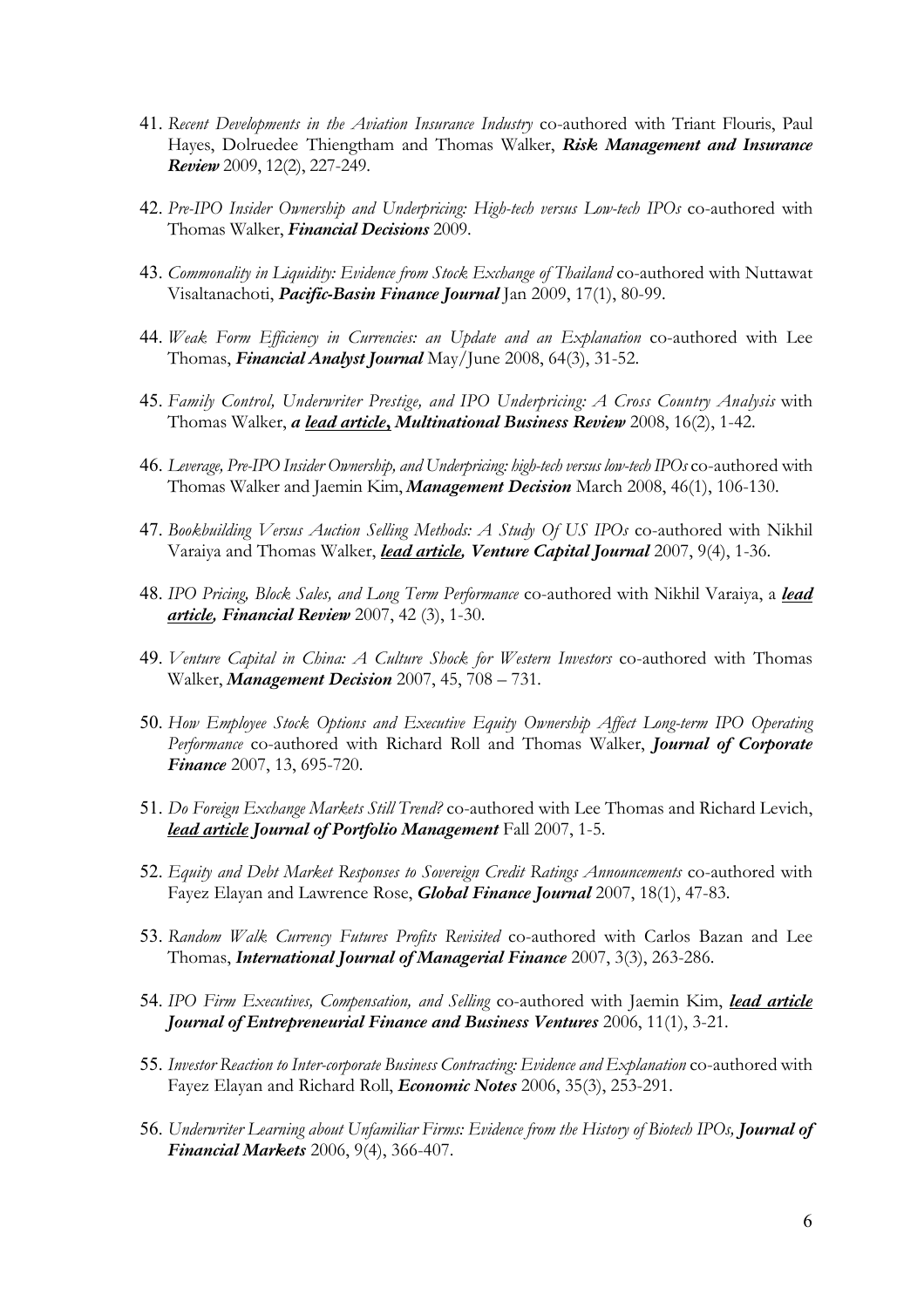- 57. *On the Stock Markets Reaction to Major Railroad Accidents: An Empirical Analysis* co-authored with Thomas Walker and Sergey Barabanov, *Journal of the Transportation Research Forum* Spring 2006, 45(1), 23-39.
- 58. *On the Pros and Cons of Employee Stock Options: What Are the Alternatives* co-authored with Thomas Walker, *International Corporate Ownership and Control Journal* Fall 2006, 4(1), 266-277.
- 59. *A Review of IPO Selling Methods: Is there a Clear Winner?* co-authored with Thomas Walker, *International Corporate Ownership and Control Journal Winter 2005- 2006, 3(2), 68-74.*
- 60. *Investors Like Firms that Expense Employee Stock Options And They Dislike Firms that Fail to Expense* co-authored with Richard Roll and Fayez Elayan, *Journal of Investment Management* 2005, 3(1), 75-98.
- 61. *Corporate Governance and Theories of Executive Pay* a lead article co-authored with Eli Talmor and James Wallace, *International Corporate Ownership and Control Journal*, *a lead article* Winter 2004, 1(2), 95-106.

## **WORKING PAPERS**

Testing Asset Pricing Model with Non-Traded Factors: A New Method to Resolve (Measurement/Econometric) Issues in Factor-Mimicking Portfolio with Richard Roll, Junbo Wang, and Tengfei Wang

- Finalist of Crowell Prize 2019, PanAgora Asset Management
- AFA (Ph.D. Poster), CICF, EFA, FMA, Louisiana State University, NFA, the Society of Financial Econometrics Conference (SoFiE), the World Finance Conference, and PanAgora Asset Management

Abstract We relate factor-mimicking portfolios (FMPs) to the beta-pricing model and propose that each FMP should minimize the mispricing component of its underlying factor. We also examine FMP construction when the underlying factor contains noise and offer a new method to resolve this issue. For both classical and our newly proposed methods, we recommend enhanced necessary criteria. FMPs of several macroeconomic factors constructed by our method satisfy these criteria. We find that equities are priced by consumption growth, inflation, and the unemployment rate; and corporate bonds are priced by consumption growth, industrial production, and the default spread.

Average and Marginal Tobin's q as Indicators of Future Growth Opportunities, Expected Return, and Risk with Richard Roll

Abstract Contrary to popular opinion, average Tobin's q is a better indicator of future growth opportunities than marginal Tobin's q. We derive a curious relation between average and marginal q: the more profitable a new investment opportunity, the smaller will be the increase in average q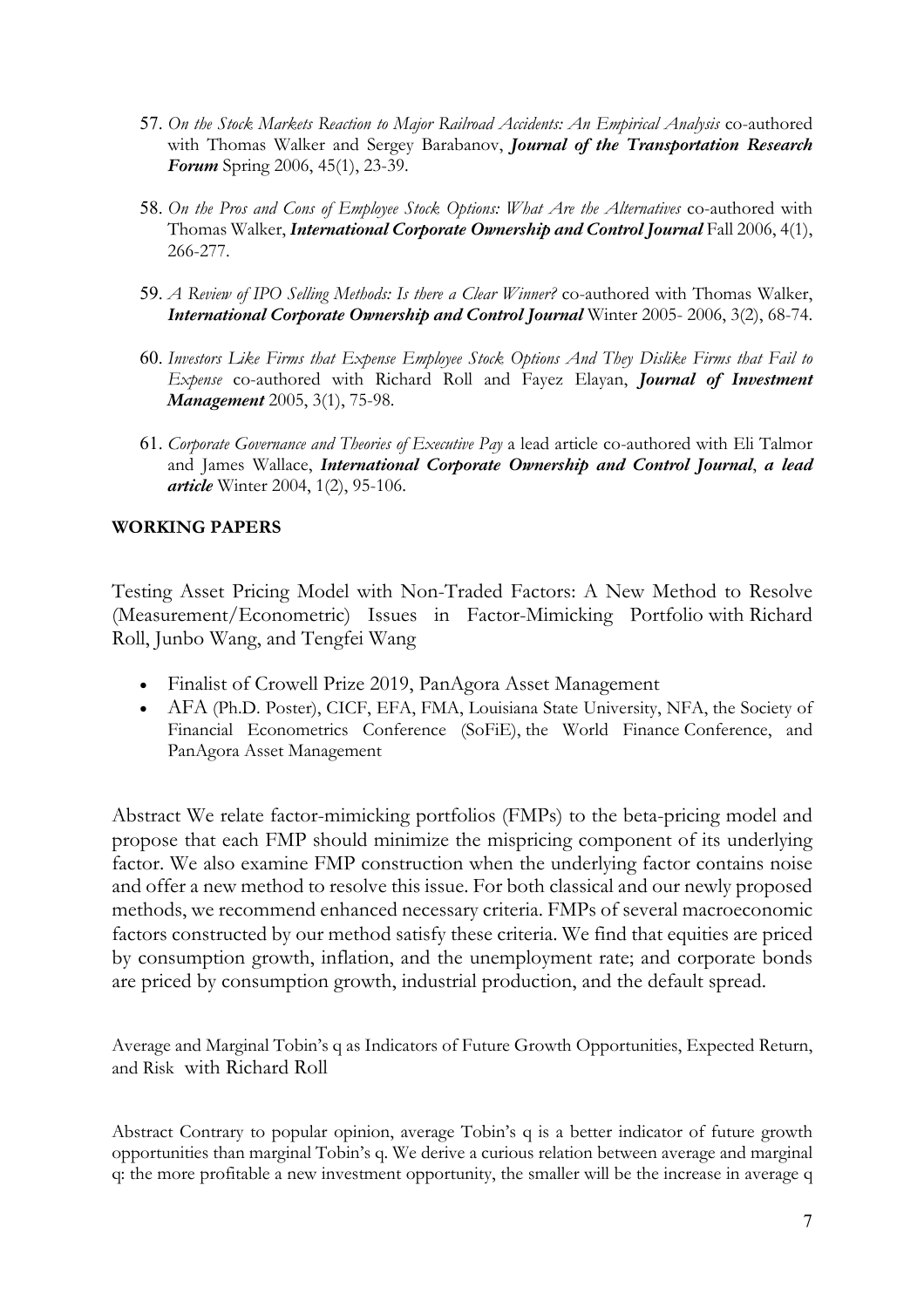when the opportunity is undertaken. Average q is inversely related to the cost of equity capital, so it represents an inverse measure of risk. The closely- related book/market ratio is also a measure of risk in the cross-section.

Changing Expected Returns can Induce Spurious Serial Correlation with Richard Roll and Avanidhar Subrahmanyam

• 6th JAAF India Symposium (January 2022), Auckland University of Technology, The 14th SME International Conference

Abstract Changing expected returns can induce spurious autocorrelation in returns. We show why this happens with some simple examples and then investigate its prevalence in actual equity data. Using different measures of expected returns based on realized means, options markets, factor models, and analysts' price targets we find evidence that supports our premise. Specifically, absolute shifts in expected returns are strongly and positively related to measured autocorrelations in the cross-section of individual stocks, as predicted by our analysis. Well-studied risk factors show no evidence of spurious components. We also show how our analysis implies spurious crossautocorrelation and find supporting evidence for this phenomenon as well.

Slope Factors Outperform: Evidence from a Large Comparative Study with Siddhartha Chib, Yi Chun Li and Xiaming Zeng

- Washington University (2021)
- CICF (2022 scheduled)

Abstract Does the method used to construct long-short factors from firm-level characteristics change the assessment of the factor risks (risk-factors) that are incorporated in the cross-section of expected returns? Is the method of construction important for the pricing performance of those risk- factors? We compare factors constructed by three methods: pure-play slope factors (estimated OLS slopes from cross-sectional regressions), differential factors (difference in returns of 2 by K sorts of stocks) and rank factors (normalized rank weighted returns). Starting from 62 firm level characteristics, we construct 62 such factors from each method. For each set of 62 factors plus the market factor, we examine the posterior distributions of the SDF coefficients to infer risk-factors, and apply a Bayesian pricing criteria to determine the evidence in favor of pricing for a large collection of portfolios, ETFs and stocks. The evidence shows that the slope risk-factors strongly dominate, with important implications for empirical finance.

Agnostic Tests of Stochastic Discount Factor with Amit Goyal, Richard Roll and Junbo Wang

• The first version with Richard Roll, "An Agnostic and Practically Useful Estimator of the Stochastic Discount Factor"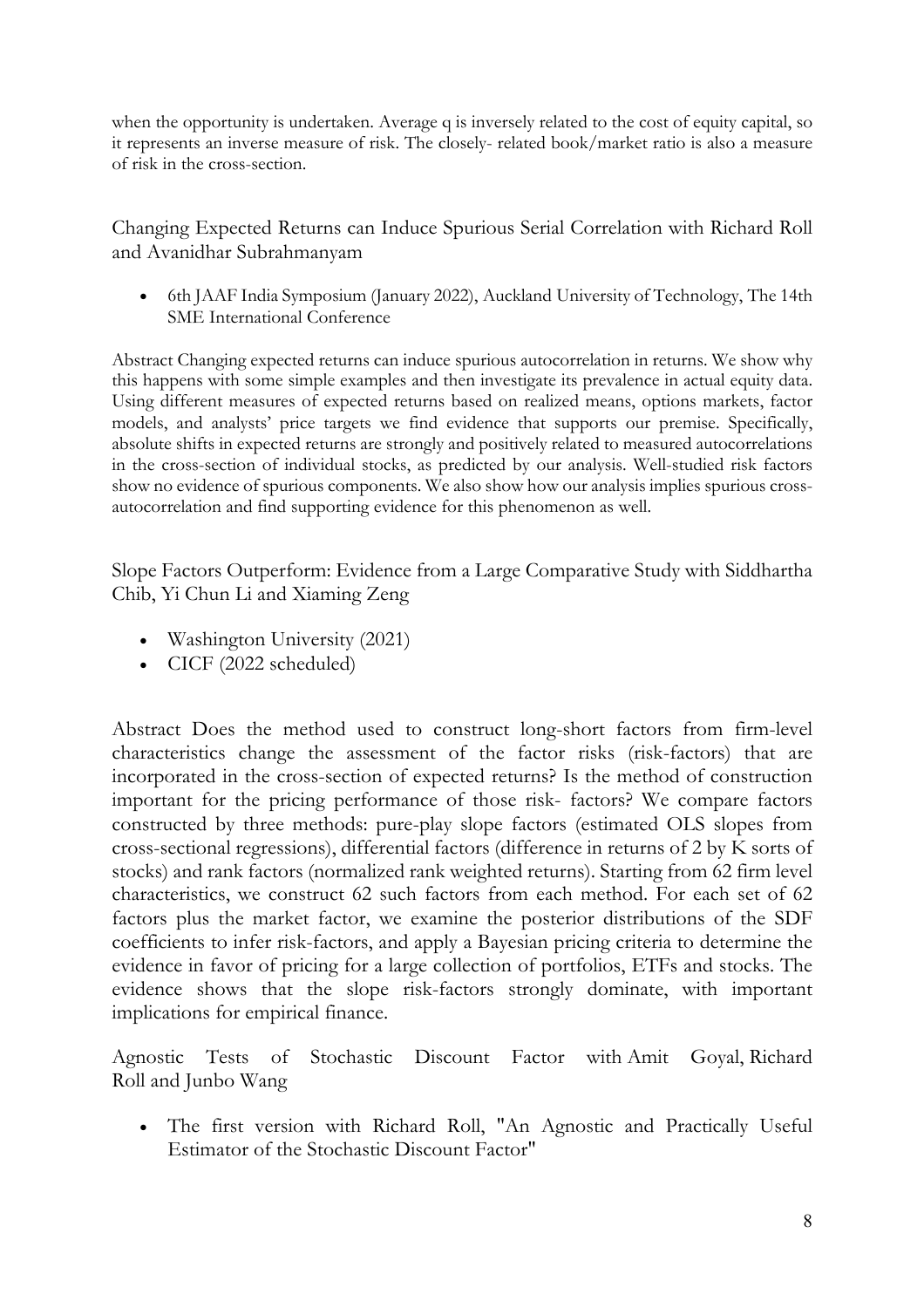- The revised version with Richard Roll and Junbo Wang, "An Agnostic and Practically Useful Estimator of the Stochastic Discount Factor"
- New York University, Louisiana State University, Texas Tech, World Finance 2021, LSU (2021), MFA 2022
- The 2nd prize, best paper award, The 14th SME International Conference

Abstract: We propose an estimator for the stochastic discount factor (SDF) that does not require macroeconomic proxies or preference assumptions. It depends only on observed asset returns yet is immune to the form of the multivariate return distribution. It does not depend on factor structure, thus making our SDF ideal for asset pricing test. We find that SDF is correlated with a large number of the factor/firm characteristics, which confirms Kozak, Nagel, and Santosh (2018)'s finding. Moreover, assets within the equity market are not fully integrated as SDFs constructed from different asset groups are uncorrelated.

A Generalized Machine Learning Framework for Linear Factor Model Test with Christopher Jones, Jinchi Lv and Junbo Wang

• LSU (2020); SOFIE UCSD 2021; NBER-NSF 2021

Abstract: We introduce a generalized statistical learning method, sparse orthogonal factor regression (SOFAR), in testing linear factor models with both large numbers of factors and testing assets. Our approach encompasses most of the existing methods in the literature and can be used in many other scenarios with large data sets. Applying SOFAR, we can select the PC factors from the whole swath of 219 candidate factors proposed by the literature simultaneously, identify test assets associated with the selected PC factors, and interpret them. We can also select the PC factors and correlated characteristics in the IPCA framework without bootstrapping. Without firm characteristics instrumenting, we find that four PC factors (market, investment, intangible, and frictions) are relevant to the covariance of asset returns and three types of factors (profitability, asset liquidity, and liquidity bets) price assets in cross-section. With characteristics as instruments, we only identify one factor, and the correlated characteristics are beta, size, momentum, and liquidity.

Convenience Yields of Collectibles, with Elroy Dimson and Matthew Vorsatz. Please also see the Appendix and additional materials.

Abstract: We propose a novel method to estimate convenience yields of collectibles based on factor mimicking portfolios. Using up to 110 years of collectibles returns for 13 distinct asset classes, we apply machine learning techniques to address challenges from non-synchronous trading. We use these estimates to study how convenience yields affect equilibrium pricing. Convenience yield estimates for 24 of our 30 collectibles return series are positive, with an annualized mean (median) of 2.64% (2.53%). Despite various forms of underestimation, these results provide evidence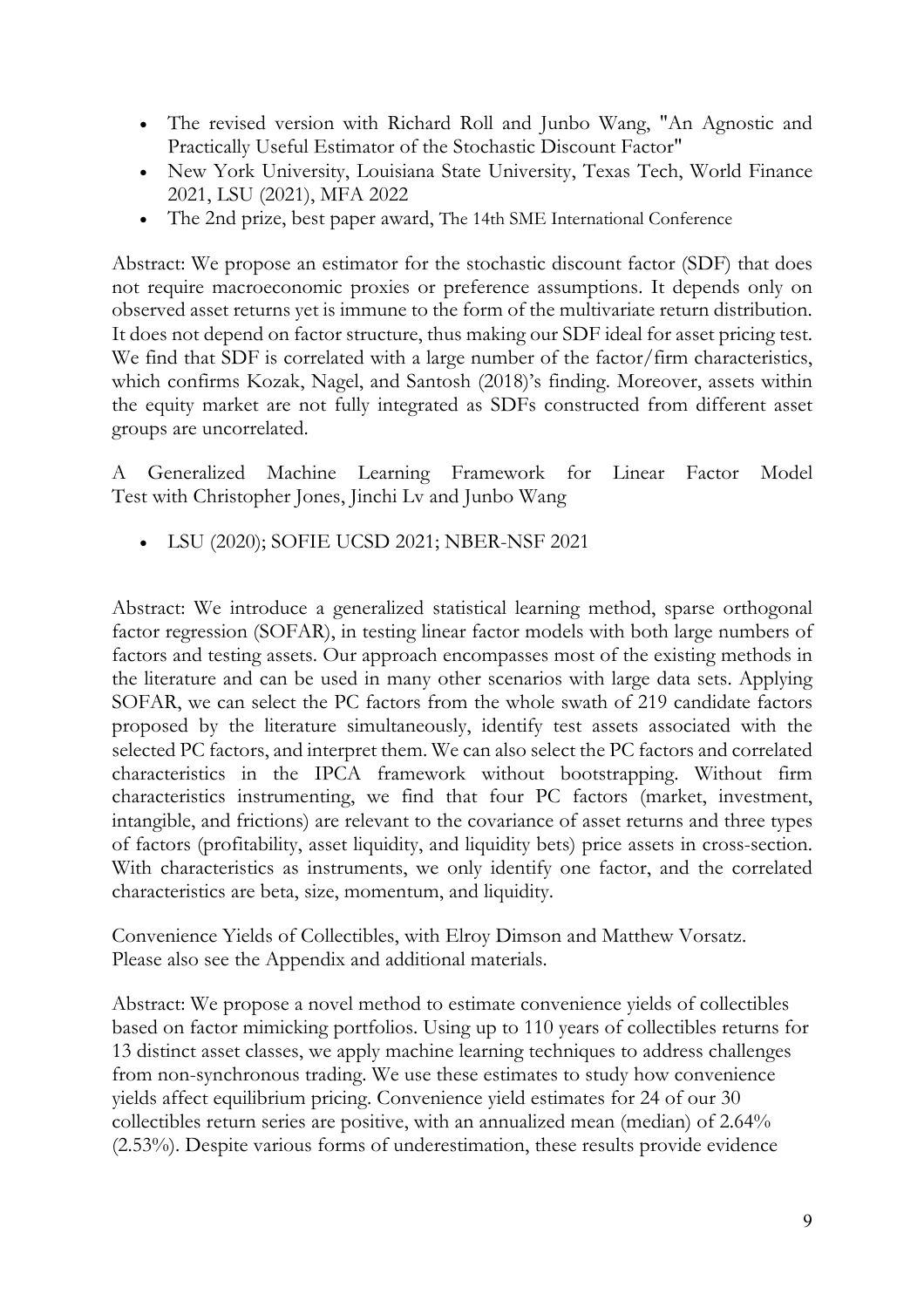that assets with positive emotional returns have lower equilibrium financial returns. This finding has important implications for ESG investing.

Economic Narratives and Market Outcomes: A Semi-supervised Topic Modeling Approach with Dat Mai

- Chicago Quantitative Alliance (2nd prize winner, 2021)
- EFA 2021 (PhD symposium), Texas Finance PhD symposium (2021), NFA (2021), FMA (2021), SFA (2021), FRA (2021), AFA PhS poster session (2022), MFA (2022), Texas PhD Symposium (2022), CFDM Conference at Boulder (2022), Bank of Portugal (scheduled June 2022), Center for Financial Research Cologne (CFR, scheduled Junne 2022)
- Long Tail Alpha presentation (2021)

Abstract: We employ sLDA to extract the narratives discussed by Shiller (2019) from 7 mil- lion NYT articles over 150 years. The estimation addresses look-ahead bias and changes in semantics. Panic and the narrative index positively predict market re- turn and negatively predict volatility. Panic presents time-varying risk aversion. The narrative predictability increases recently at both market and portfolio and monthly and daily intervals. The narrative index constructed from 2 million WSJ articles over 130 years retains its predictive power, but Stock Bubble emerges as a negative market predictor. Media customizes their narratives to their readers, having a diverse effect on the market.

Blaze New Trails for Others to Follow: Evidence from Scanner Data with Ruixiang Wang

- FMA 2019, SWFA 2020, AFA 2021
- Twinbeech Capital (2021)

Abstract: Tracking more than 100 billion weekly transactions of two million products at the barcode level from 2007 to 2017, we identify and categorize new products as pioneers, followers and improvers to study corporate exploratory and/or exploitative innovation strategies. Firms introducing "pioneer" products are associated with greater future profitability and stock returns than those introducing "improver" and "follower" products. Price elasticity of demand explains pioneering (exploratory) innovation's operating success. Meanwhile, limited investor attention accounts for pioneering firms' superior stock performance. We exploit two exogenous shocks to firms' new product development decisions to address endogeneity concerns.

Asset Prices and Partisanship: Evidence from Daily Shopper Data with Jialu Shen and Ruixiang Wang

- The data of mimicking portfolio of our consumption growth is here.
- Midwest Finance Association meeting 2021; FutFinInfo 2021; World Finance Conference 2021; FMA 2021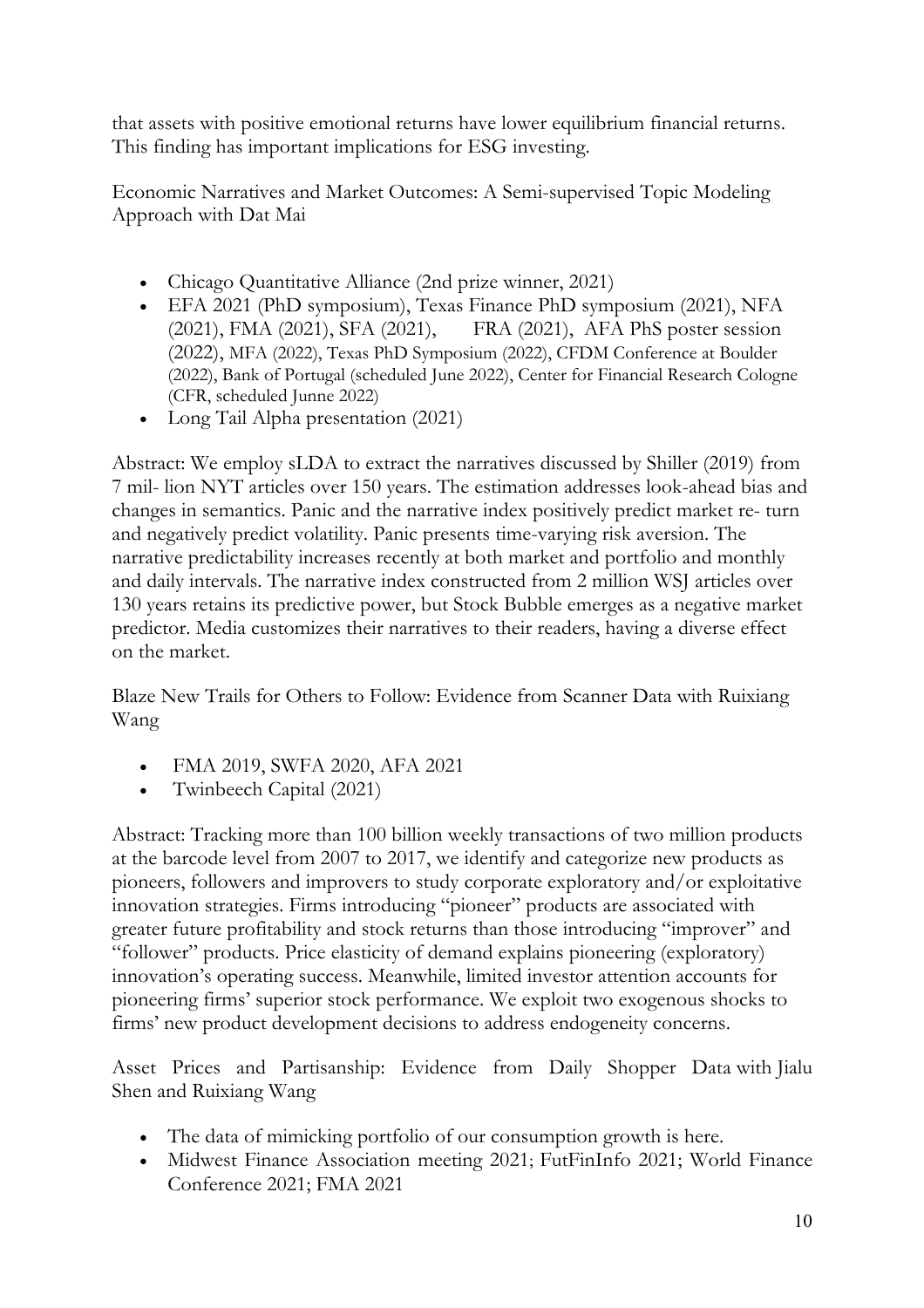Abstract: We propose a novel consumption measure that has a daily frequency and is based on real-time shopping data. Our measure explains the joint equitypremium–risk-free rate puzzle with a risk aversion coefficient much lower than any other consumption measures. It encompasses other consumption measures in explaining the cross-sectional variation of expected returns on various portfolio and is the only consumption measure that passes Kleibergen and Zhan (Journal of Finance, 2020) robust tests. Our model decomposes consumption shocks into different frequency of volatility and shows that ignoring short-term dynamics and intra-annual fluctuations explains the much higher risk aversion from low-frequency consumption measures. At state-level daily consumption, (a) consumption in blue states suggests higher risk aversion than that in red states; (b) only Democratic consumption beta explains a variation of cross-sectional returns, and is more sensitive to overall industry performance.

Are stock market anomalies anomalous after all with George Chalamandaris, and Nikolaos Topaloglou

- World Finance Conference 2021
- Abstract: We propose a stochastic spanning to evaluate whether anomalies are genuine under factor-model framework. Our approach is nonparametric and does not rely on any assumption of return distribution and investor risk preferences. It depends on the whole distribution of returns, rather than only on the first two moments. Of the anomalies considered, only a few expand the opportunity set of the risk-averter and have real economic content. Our approach is consistent in identifying genuine anomalies in and out of samples. This is in contrast to mean-variance (MV) spanning tests where anomalies identified insample, not out-of-sample.

# **HUMAN CAPITAL VALUATION**

On Valuing Human Capital And Relating it to Macro-Economic Conditions with Dave Berger and Richard Roll

- Semi-Finalist of Best Paper Award 2016, Financial Management Association Meeting
- World Finance Conference 2021

Abstract: Human capital is the largest component of aggregate wealth, but its relation to other macroeconomic variables is murky due to the lack of market prices. Valuing human capital using historical costs or expected income is characterized by substantial measurement error. We develop a human capital index using slave prices and relate its dynamics to that of other indicators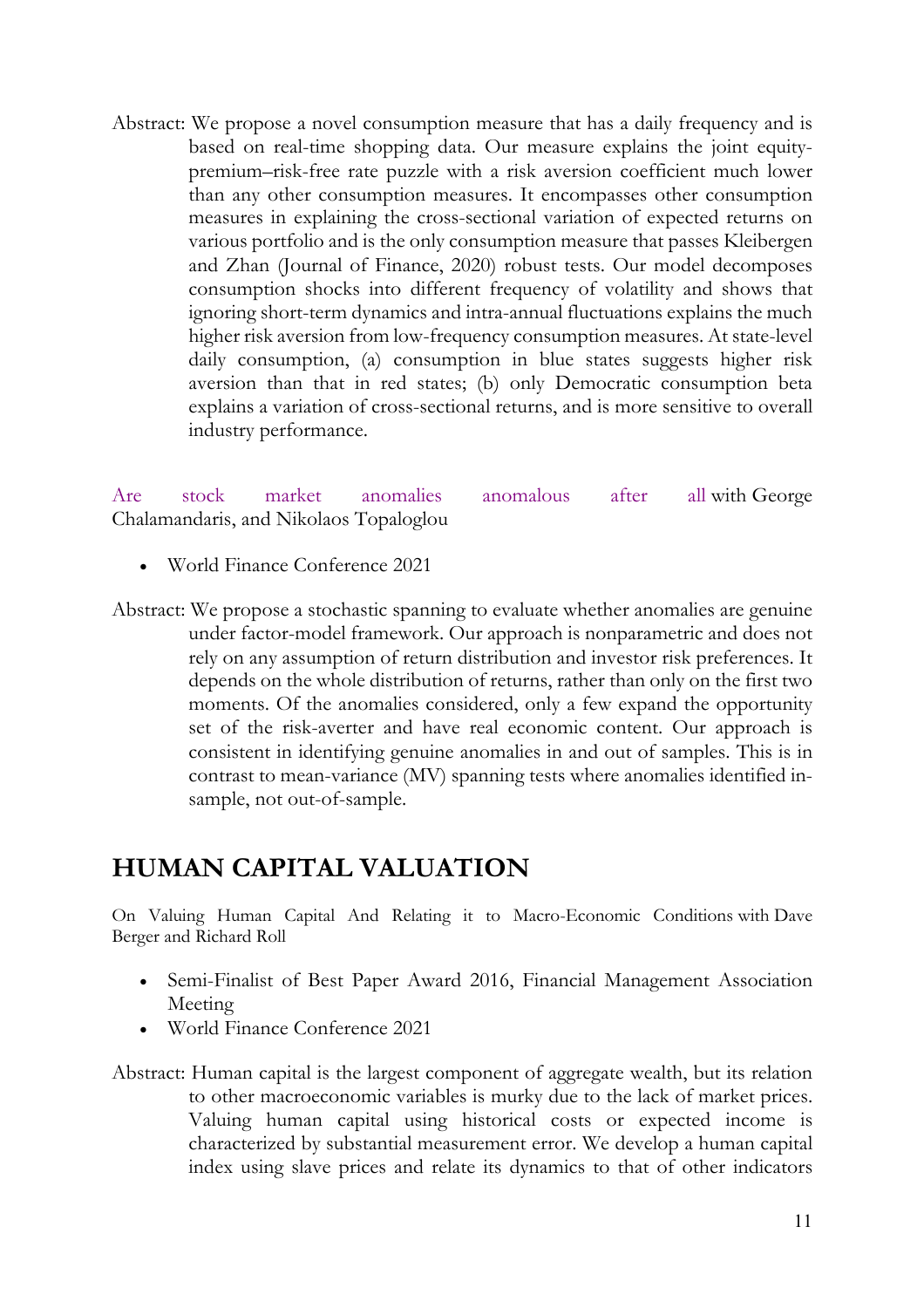including equities, GDP, real estate and interest rates. The human capital values are extrapolated from the 19th Century to the modern era. Their evolution has substantial implications for our understanding of the human capital dynamics, with applications to growth and portfolio allocation.

# **ECONOMICS**

Interest Rates and Real Estate Values: The Divergence Effects of Real Rates and Expected Inflation with Richard Roll

Abstract: A common belief is that higher interest rates reduce real estate values, but corroborating evidence is underwhelming. A sensible explanation, one that suggests heterogeneity across countries, is that mortgage interest deductibility for the U.S. personal income tax makes much of the real value of the mortgage principal tax deductible when inflation is high. This implies that nominal mortgage rates could be positively related to U.S. house prices. We find evidence consistent with this possibility; the inflation component of nominal interest is associated positively with U.S. real estate prices but negatively with those in Canada, a country without mortgage interest deductibility.

Media Tone Goes Viral: Global Evidence from the Currency Market with Kari Heimonen and Heikki Lehkonen

- FMA 2021, NEU (brownbag)
- Abstract: Using several million news and social media articles related to currencies, we examine the role of media tone in predicting the exchange rate returns of 12 developed and 24 emerging markets from 1998 to 2016. The text-based currency Media tone is a strong positive predictor of currency excess returns beyond fundamentals of one to three months ahead and six months cumulatively, with the average in-sample and out-of-sample R2s of 4.45% and 9.03% in the US. The one-month predictability is observed in four other developed markets and 18 emerging market currencies, with the latter showing a stronger pattern. This predictability encompasses previous month currency returns, currency factors, macro fundamentals, and market sentiment and is stronger for currencies that are freely floating, less liquid, difficult to value, costly to arbitrage, and which have high interest rates. The effect is channeled through expectation errors and driven by the forecasting component rather than risk. The predictability of Media tone is driven by nonmainstream financial media.

VC ownership post-IPO: When, why, and how do VCs exit? with Anup Basnet, Harry Turtle and Thomas Walker

• **FMA 2020**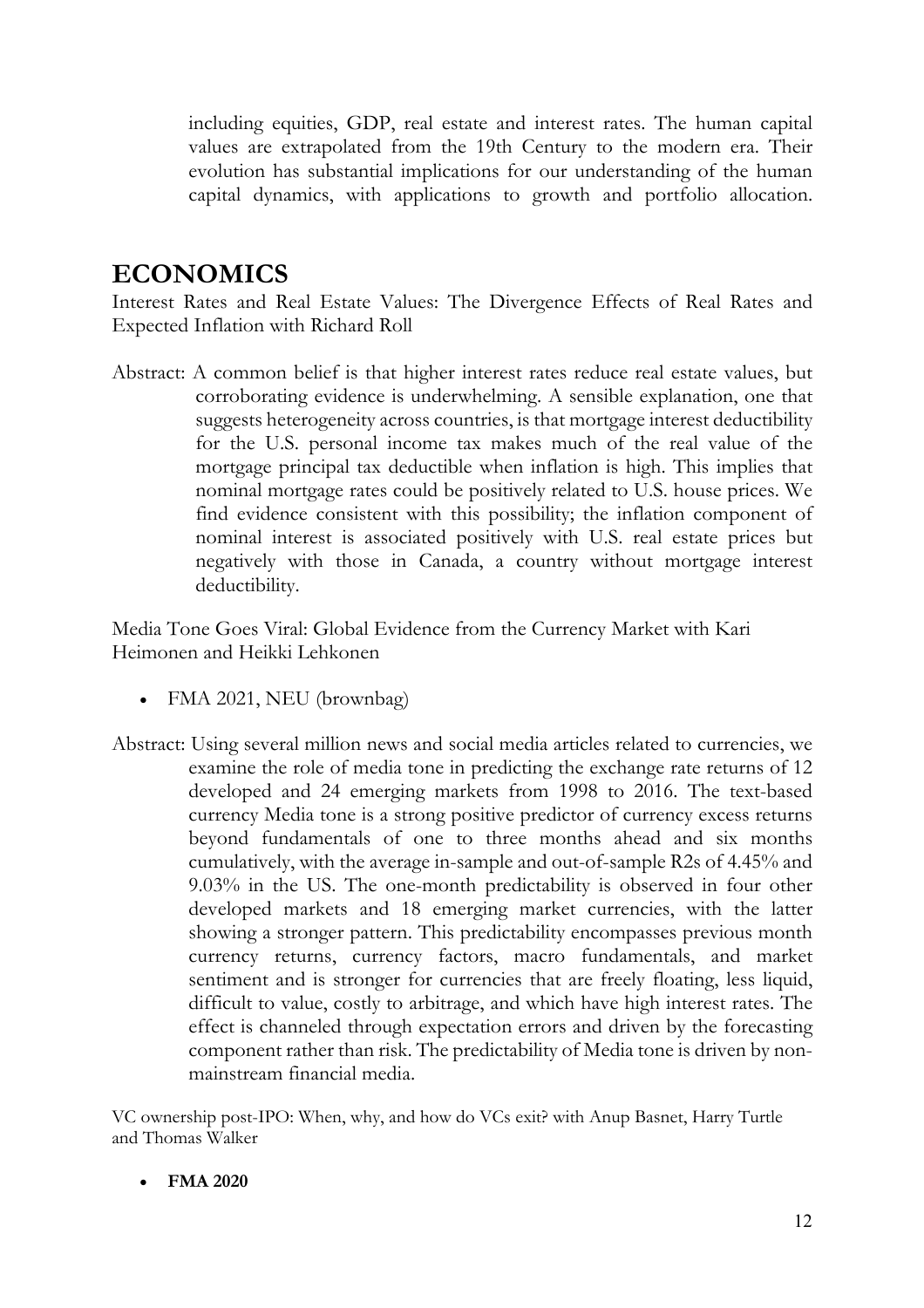Abstract: We examine how the ownership of lead venture capital firms (VCs) evolves after their portfolio companies (PCs) are publicly listed. The VC investment period before the IPO, the VC age, the PC age, and the percentage change in the post-IPO stock price all incentivize earlier VC exit. Lead VCs remain invested for a longer period when the PC is of better quality, when the VC has more experience in taking companies public, and when the VC holds positions in the company's compensation committee. VCs with longer pre-IPO investment periods prefer share distributions (SDs) to continuous sales (C sales), perhaps because SD provides a more expeditious exit compared to C Sales and M&A. Older lead VCs prefer C Sales to M&A, VCs with prior M&A exit experiences prefer M&A exits, and VCs investing in younger PCs prefer SDs.

Machine Learning Classification Methods and Portfolio Allocation: An Examination of Market Efficiency with Yang Bai

- Third prize winner of Crowell Prize, 2020 awarded by PanAgora Asset Management
- Abstract: We design a novel framework to examine market efficiency through out-of-sample (OOS) predictability. We frame the asset pricing problem as a machine learning classification problem and construct classification models to predict return states. The prediction-based portfolios beat the market with significant OOS economic gains. We measure prediction accuracies directly. For each model, we introduce a novel application of binomial test to test the accuracy of 3.34 million return state predictions. The tests show that our models can extract useful contents from historical information to predict future return states. We provide unique economic insights about OOS predictability and machine learning models.

## **REFEREED BOOK CHAPTERS:**

- 1. *What Drives Variation in the International Diversification Benefits? A Cross-country Analysis* with *Handbook of Financial Econometrics, Mathematics, Statistics, and Technology* edited by Cheng Few Lee, Rutgers University.
- 2. *Venture Capital in Europe: Closing the Gap to the U.S.* co-authored with Andreas Oehler, Marco Rummer, and Thomas Walker, in *Venture Capital in Europe, Greg N. Gregoriou, Maher Kooli and Roman Kräussl (eds.)*, Elsevier, Amsterdam, The Netherlands (*lead chapter*, November 2006).
- 3. *Why Venture Capital Markets Are Well Developed in Some Countries But Comparatively Small in Others: Evidence from Europe* co-authored with Dolruedee Thiengtham and Thomas Walker, in *Venture Capital in Europe, Greg N. Gregoriou, Maher Kooli and Roman Kräussl (eds.)*, Elsevier, Amsterdam, The Netherlands (November 2006).
- 4. *Asset Allocation Barbells* co-authored with Lee Thomas, *Frank J. Fabozzi's Handbook of Finance, 2008*
- 5. *IPO Valuation*, *Frank J. Fabozzi's Handbook of Finance, 2008*
- 6. *Multinational Finance and Global Financial Market Integration* in Hossein Bidgoli (ed.) *Handbook of Technology Management, 2010*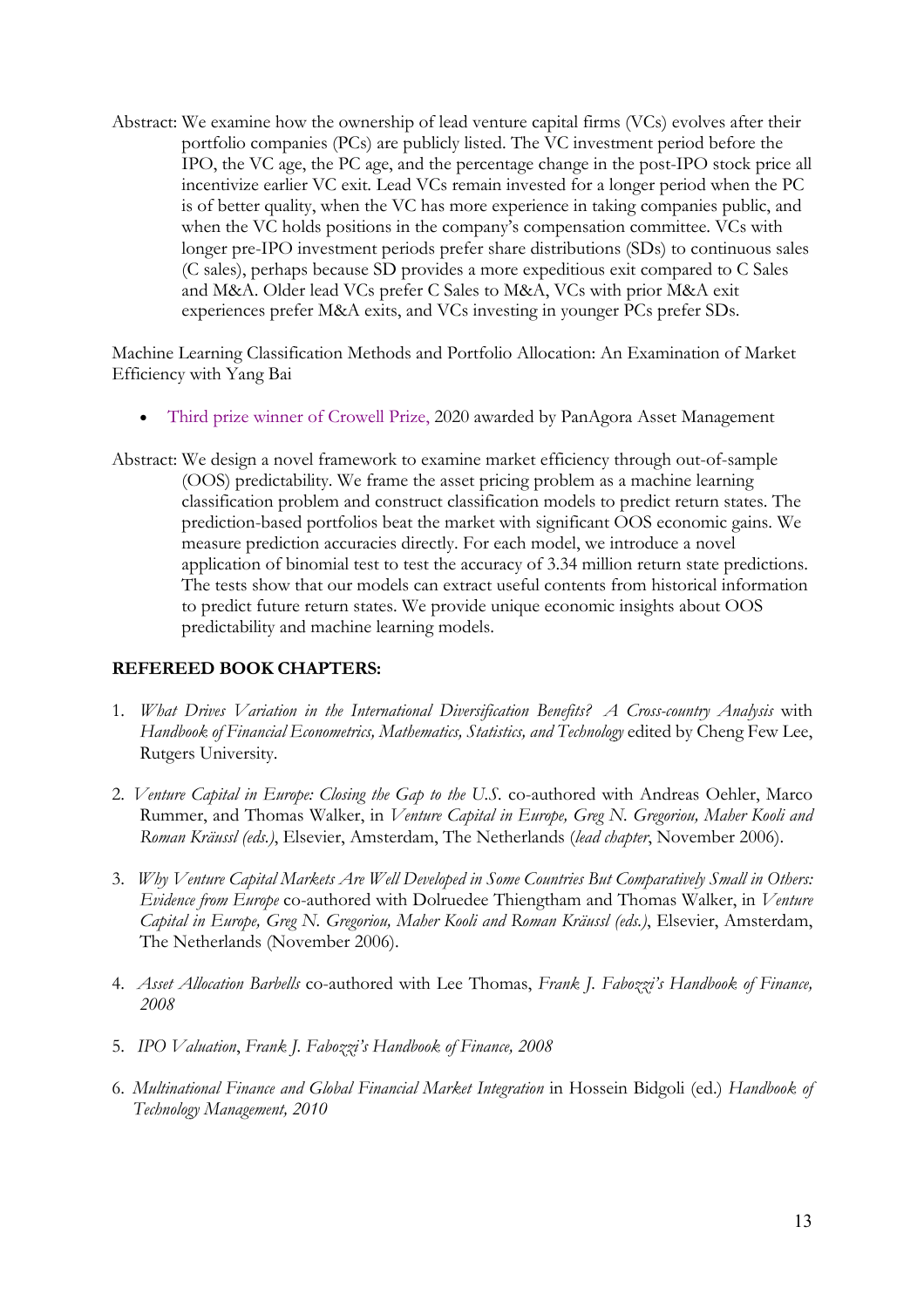#### **ARTICLE IN THE BULLETIN**

• *Crash of '08* co-authored with Dr. Lee R. Thomas III published in *Capco Institute Bulletin* and *the Global Association of Risk Professionals,* December 2008. The link to it in risk center: http://www.riskcenter.com/story.php?id=17503

#### **HONORS & AWARDS:**

|           | Winner, Winemiller Excellence Award                                                                                              | 2020 |
|-----------|----------------------------------------------------------------------------------------------------------------------------------|------|
|           | A Picture is Worth a Thousand Words: Market Sentiment from Photos                                                                |      |
|           | Winner, Hillcrest Behavioral Finance Research Award                                                                              | 2019 |
|           | A Picture is Worth a Thousand Words: Market Sentiment from Photos<br>$\circ$                                                     |      |
| ٠         | Finalist, Crowell Prize PanAgora Asset Management <sup>13</sup>                                                                  | 2019 |
|           | O A Toolkit for Factor-Mimicking Portfolios                                                                                      |      |
| $\bullet$ | Trulaske College of Business Large Grant Award                                                                                   | 2018 |
|           | Trulaske College of Business Summer Scholar Award recipient                                                                      | 2018 |
|           | Outstanding paper award, Managerial Finance                                                                                      | 2018 |
|           | On the Role of the Chief Risk Officer and the Risk Committee in Insuring Financial Institutions<br>$\circ$<br>against Litigation |      |
|           | Crowell Prize, PanAgora Asset Management                                                                                         | 2017 |
|           | A Protocol for Factor Identification<br>$\circ$                                                                                  |      |
| $\bullet$ | The Mizzou's Top Faculty Achievers Award                                                                                         | 2016 |
| ٠         | Best paper award at the Southern Finance Association meeting <sup>14</sup>                                                       | 2015 |
| $\bullet$ | Jack Treynor Prize Winner, Q Group <sup>15</sup>                                                                                 | 2015 |
|           | O A Protocol for Factor Identification                                                                                           |      |
| $\bullet$ | Inquire Europe seminar in Stockholm, Sweden                                                                                      | 2014 |
|           | A Protocol for Factor Identification<br>$\circ$                                                                                  |      |
|           | Dauphine-Amundi Chair In Asset Management <sup>16</sup>                                                                          | 2013 |
|           | A Protocol for Factor Identification,                                                                                            |      |
| ٠         | Graduate grant fee program, SDSU                                                                                                 | 2013 |
|           | Human capital value<br>$\circ$                                                                                                   |      |
| ٠         | ICPM Grant, University of Toronto <sup>17</sup>                                                                                  | 2013 |
|           | A Protocol for Factor Identification,                                                                                            |      |
|           | Graduate grant fee program, SDSU                                                                                                 | 2012 |
|           | A Protocol for Factor Identification,                                                                                            |      |
| $\bullet$ | Inquire UK <sup>18</sup>                                                                                                         | 2012 |
|           | A Protocol for Factor Identification,                                                                                            |      |
|           | Professor-in-Residence at Research Affiliates, Newport Beach, CA <sup>19</sup><br>Feb - July 2011                                |      |

<sup>13</sup> PanAgora award Crowell Prize to the best quantitative investment once a year. Last year, the recipients include professors from Harvard, Houston, UCLA

https://www.prnewswire.com/news-releases/panagora-asset-management-announces-winner-of-17th-annual-dr-richard-acrowell-prize-300788466.html

<sup>14</sup> *A Market for Lemons in Mutual Fund Management* with Andrew Lynch, Michael Gibbs, and Khaled Obaid. Michael and Khaled were MU PhD student at that time while Andrew graduated from MU a year before. I have committed to work with our PhDs.

<sup>15</sup> Q-group awards once a year "superior academic working papers with potential applications in the fields of investment management and financial market". https://www.q-group.org/jack-treynor-prize-winners/

<sup>16</sup> https://housefinance.dauphine.fr/en/research/research-chairs-and-initiatives.ht

<sup>&</sup>lt;sup>17</sup> ICPM awards grant to any pension-and investment-related research that supports effective management in pension and investment. https://icpmnetwork.com/site/research/call-for-research

<sup>18</sup> Inquire UK offers a grant where applicants have to submit a proposal. Inquire Europe and Inquire UK have the same policy granting award for best quantitative investment research http://www.inquire.org.uk/

<sup>19</sup> After my tenure, they invited Ning Wang from Columbia University as their professor-in-residence.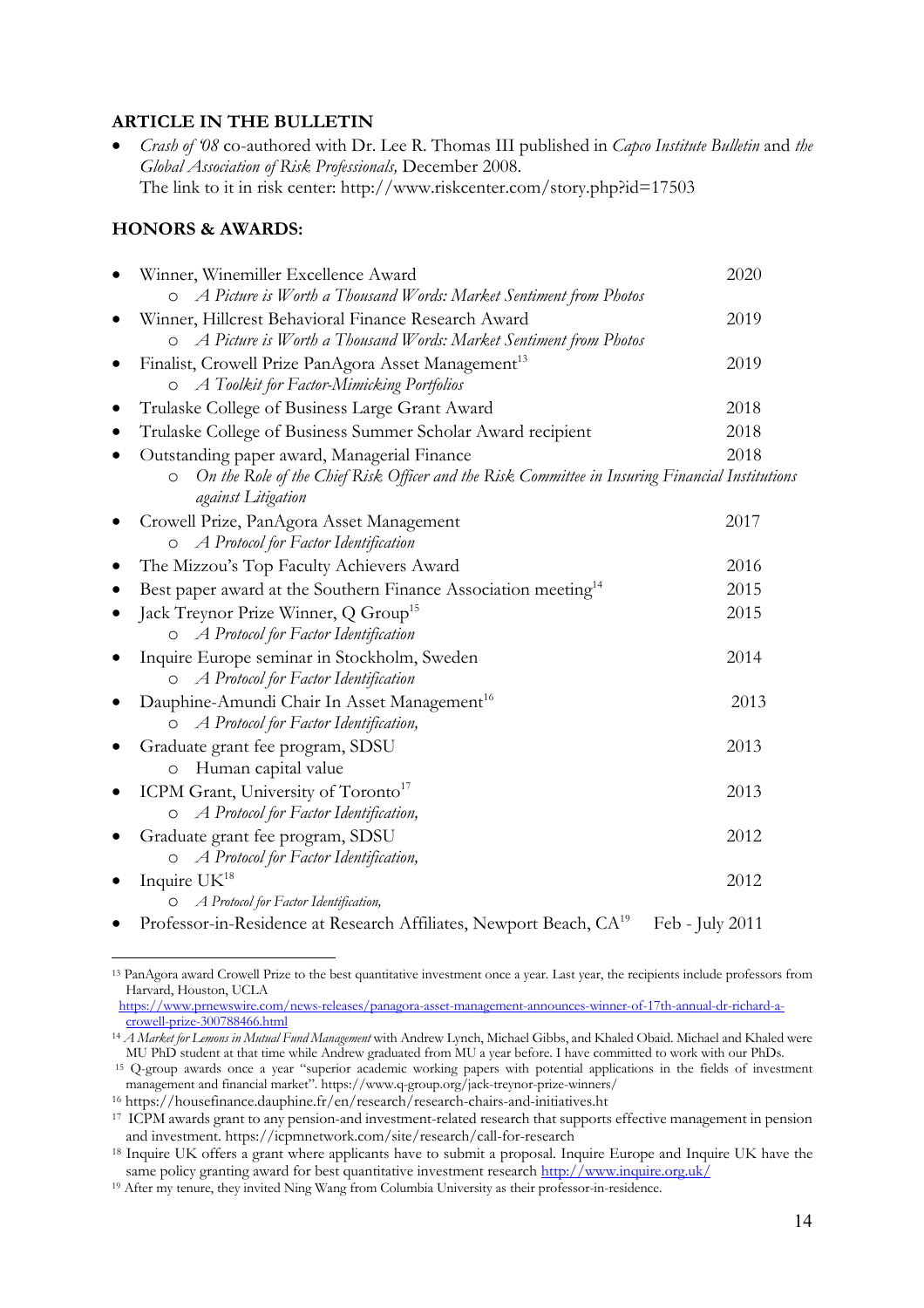|           | College of Business Administration Grant Program, SDSU                               | 2011 |
|-----------|--------------------------------------------------------------------------------------|------|
|           | The Office of the Vice President, Research and Graduate                              | 2011 |
|           | Studies (OVPRGS) Grant at Concordia University                                       |      |
|           | Graduate Grant Fee Program, SDSU                                                     | 2010 |
|           | CIBER, UCLA                                                                          | 2010 |
|           | Ziman Center for Real Estate, UCLA                                                   | 2010 |
|           | Graduate Grant Fee Program, SDSU                                                     | 2010 |
|           | KPMG Fellowship                                                                      | 2010 |
|           | Lamfalussy Fellowship from the European Central Bank <sup>20</sup>                   | 2010 |
|           | International Correlated Jump<br>$\circ$                                             |      |
|           | China Workshop, SDSU                                                                 | 2010 |
| $\bullet$ | College of Business Administration Grant Program                                     | 2010 |
|           | University Grant Program                                                             | 2009 |
|           | CIBER, UCLA                                                                          | 2009 |
|           | Inquire, UK                                                                          | 2009 |
|           | Global Market Integration: A Better Way To Measure It And Its Application<br>$\circ$ |      |
|           | <b>GARP</b>                                                                          | 2009 |
|           | Global Market Integration: A Better Way To Measure It And Its Application<br>$\circ$ |      |
| ٠         | Inquire, Europe <sup>21</sup>                                                        | 2009 |
|           | Global Market Integration: A Better Way To Measure It And Its Application<br>$\circ$ |      |
|           | A College of Business Administration Faculty Development Award, SDSU                 | 2009 |
|           | Entrepreneurial Management Center Grant, SDSU                                        | 2009 |
|           | CIBER, UCLA                                                                          | 2008 |
|           | Social Sciences and Humanities Research Council of Canada Grant                      | 2008 |
| $\bullet$ | University Grant Program                                                             | 2008 |
|           | Ziman Center for Real Estate, UCLA                                                   | 2007 |
| $\bullet$ | Entrepreneurial Management Center Grant, SDSU                                        | 2007 |
| $\bullet$ | University Grant Program, SDSU                                                       | 2007 |
|           | Entrepreneurial Management Center Grant, SDSU                                        | 2006 |
|           | San Diego State University Foundation Grant, SDSU                                    | 2006 |
|           | A College of Business Administration Faculty Development Award, SDSU                 | 2006 |
|           | CIBER Grant, SDSU<br>$\circ$                                                         | 2006 |
|           | Entrepreneurial Management Center Grant, SDSU                                        | 2005 |
|           | University Research Grant, SDSU                                                      | 2004 |
|           | A College of Business Administration Faculty Development Award, SDSU                 | 2004 |
|           |                                                                                      |      |

## **EDUCATION:**

| University of California, Irvine (UCI) | Ph.D. Finance  |
|----------------------------------------|----------------|
| Washington University                  | MBA Finance    |
| Chulalongkorn University, Thailand     | B.A. Economics |

<sup>20</sup> https://www.ecb.europa.eu/pub/economic-research/programmes/lamfalussy/html/index.en.html

ECB awards Lamfalussy fellowships annually to scholars who are 36 years old or younger and who have outstanding research.

<sup>21</sup> Awarded once a year, https://www.inquire-europe.org/awards/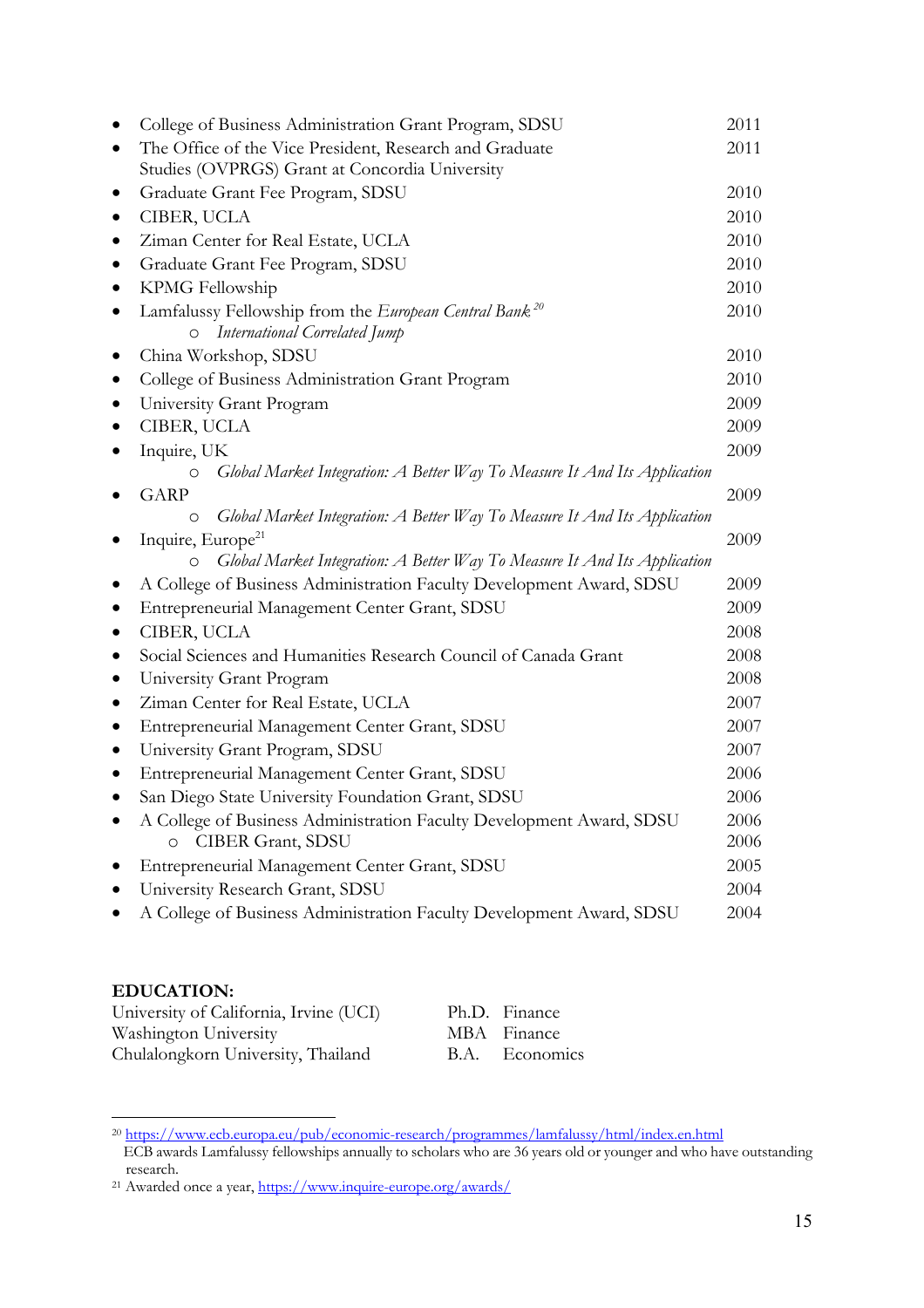## **ACADEMIC EXPERIENCE:**

- Professor of Finance, Robert Trulaske Jr. Professorship, University of Missour (2019– present)
- Associate Professor in Finance, Robert Trulaske Jr. Professorship, University of Missouri, Columbia, (2013-2019)
- Associate Professor in Finance with tenure, San Diego State University, San Diego (2009-2013)
- Assistant Professor in Finance, San Diego State University, San Diego (2003-2009)

# **TEACHING EXPERIENCE:**

- Spring 2020, teaching course: "Managerial Finance" to MBA students
- Spring 2014- present, teaching course: "Financial Management" to MBA and undergraduate students
- Fall 2003- Summer 2013, teaching course: "Seminar in International Finance" to MBA and undergraduate students
- Fall 2011 Fall 2012, teaching course: "Fundamental Finance" to undergraduate students
- Fall 2003- Fall 2010, teaching course: "Entrepreneurial Finance" to undergraduate students
- Spring 2009, teaching course: "Financing the Emerging Enterprise" to MBA students at Northeastern University, Beijing China
- Spring 2005, teaching course: "Seminar in International Finance" to Taiwanese MBA students MBA, San Diego State University in Taipei Taiwan
- Spring 2003, An adjunct instructor of International Finance at Vanguard University
- 1998-2003, Teaching Assistant and Grader for courses at UCI: Investments, Managerial Statistics, Decision Making, Creating Wealth, Derivatives, International Finance and Managerial Finance

# **WORKING EXPERIENCE:**

- June 2018 January 2019, Consultant, AXA Rosenberg Investment Management, Los Angeles, CA<sup>22</sup>
- January 2013 July 2015, Board of Director, Centricity Financial, LLC
- January 2010 December 2012, Consultant, Flint Rock Global Investors, LLC
- August 2011 February 2012, Consultant at Research Affiliates, Newport Beach, CA
- 1998-2003, Research Assistant, International Portfolio Management, research with Dr. Lee Thomas III, Managing Director at PIMCO.
- 2000-2001, Research Assistant, Financial Institutions Literature Review for the updated version of Greenbaum and Thakor's "Contemporary Financial Intermediation" book, research with Professor Neal Stoughton.
- 1999-2000, Research Assistant, Internet Stock Valuation based on Schwartz and Moon's paper, research with Professor Neal Stoughton.
- 1998-2000, Research Assistant, Executive Compensation in the Computer and Finance Industries, research with Professor Eli Talmor and Professor James Wallace.
- Financial analyst in Fixed Income Securities Department, Bank of Thailand, Bangkok Thailand (1997). Tasks performed include pricing bonds and research in fixed income securities
- Trainee at Bangkok Bank, Bangkok, Thailand (Summer 1995).

<sup>22</sup> Based on the P&T Guideline, "Consulting gives the College additional visibility, and represents another example of professional service."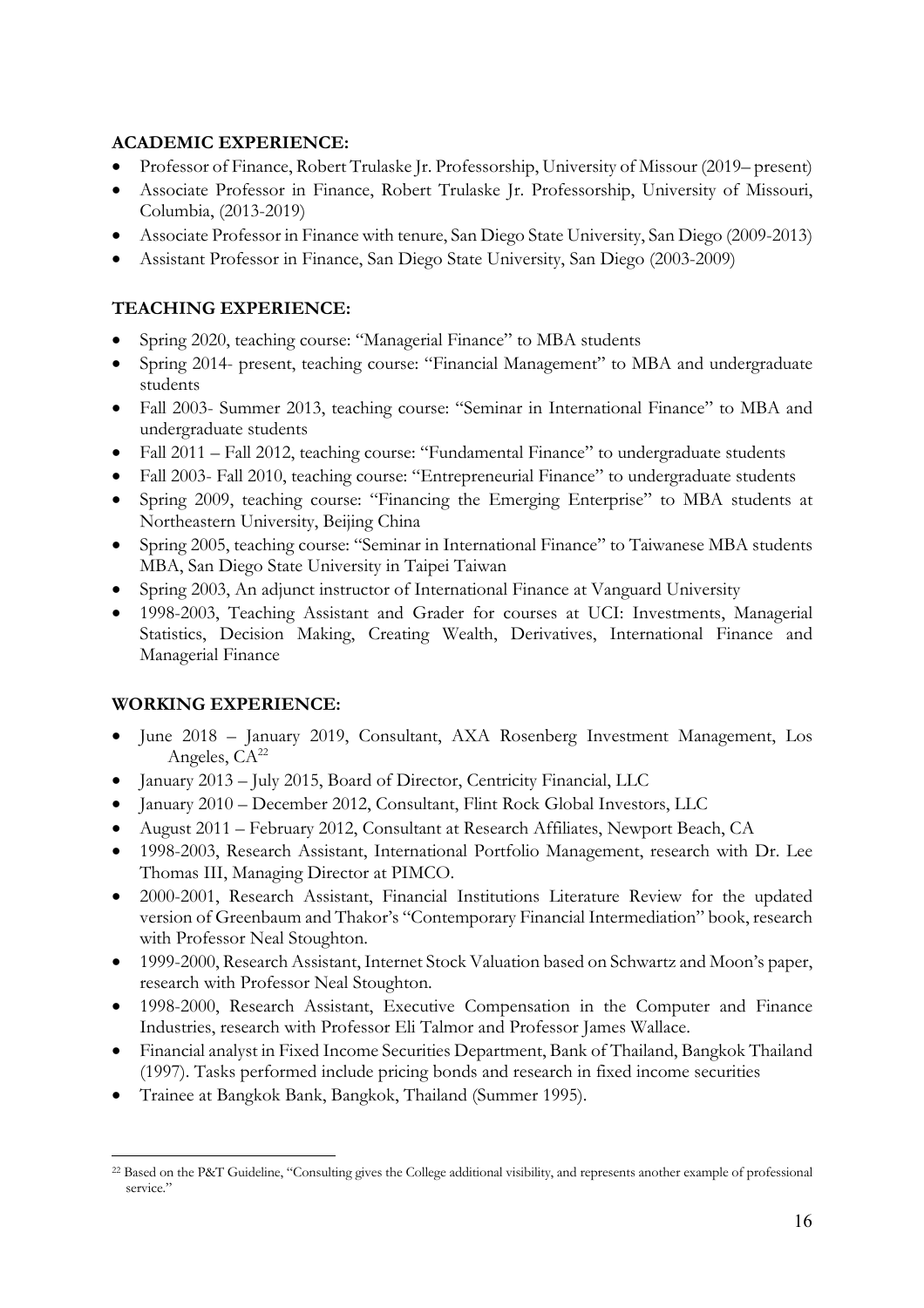### **OTHER SCHOLARLY ACTIVITIES:**

\*\*\* Top tier journals

- 1. \*\*\*Referee*, Journal of Financial and Quantitative Analysis* August 2019, December 2015
- 2. \*\*\*Referee, *Review of Financial Studies*, May 2018, September 2014
- 3. Refrerr
- 4. Referee, Review of Finance, August 2020
- 5. Referee, Finance Research Letter, June 2020, August 2020
- 6. Referee, Emerging Market Review, October 2018
- 7. Referee, Journal of Corporate Finance, July 2018, September 2014
- 8. Referee, Journal of Banking and Finance, January, July, and August 2016, two papers, November 2015, June 2020
- 9. A committee for Midwest Finance Association reviewing paper, 2015
- 10. Referee, Journal of International and Managerial Finance, May 2015
- 11. Referee, Journal of Investment Management, March 2015
- 12. Referee, Asia-Pacific Journal of Financial Studies, February 2015, 2013
- 13. Referee, Journal of Financial Markets, September 2014, December 2019, June 2020
- 14. Referee, Journal of International Managerial Finance, September 2014
- 15. Referee, Financial Review, September 2014
- 16. Referee, European Finance Association, August 2014
- 17. \*\*\*Referee, *Management Science*
- 18. \*\*\*Referee, *Review of Financial Studies* twice
- 19. \*\*\*Referee, *Journal of Financial Economics*
- 20. Scientific committee, Paris Financial Management Conference (PFMC-2013) a. IPAG Business School - 184, Boulevard Saint-Germain, 75006 Paris, France
- 21. Referee, Review of Finance
- 22. Referee, Journal of Banking and Finance five times
- 23. Referee, Journal of Financial Markets four times
- 24. Referee, Journal of Corporate Finance twice
- 25. Referee, Financial Review
- 26. Referee, Applied Finance Economics twice
- 27. Referee, Journal of Economic and Business
- 28. Referee, Management Decision twice
- 29. Referee, Financial Analysts Journal three
- 30. Referee, Journal of Financial Econometrics
- 31. Referee, South Africa Journal of Economics
- 32. Referee, SSHRC, Canada
- 33. Referee, World Economy
- 34. Referee, Managerial Finance
- 35. Reviewer, the European Finance Association 2013, Cambridge University
- 36. Referee, International Trade Journal

#### **SERVICE FOR THE UNIVERSITY AND THE COMMUNITY:**

#### **Dissertation chair**

- Bai Yang, PhD in Finance expected in May 2022
- Dat Mai, PhD in finance expected in May 2022
- Ruixiang Wang, PhD in Finance expected in May 2021
- Khaled Obaid, PhD in Finance 2019 California State University East Bay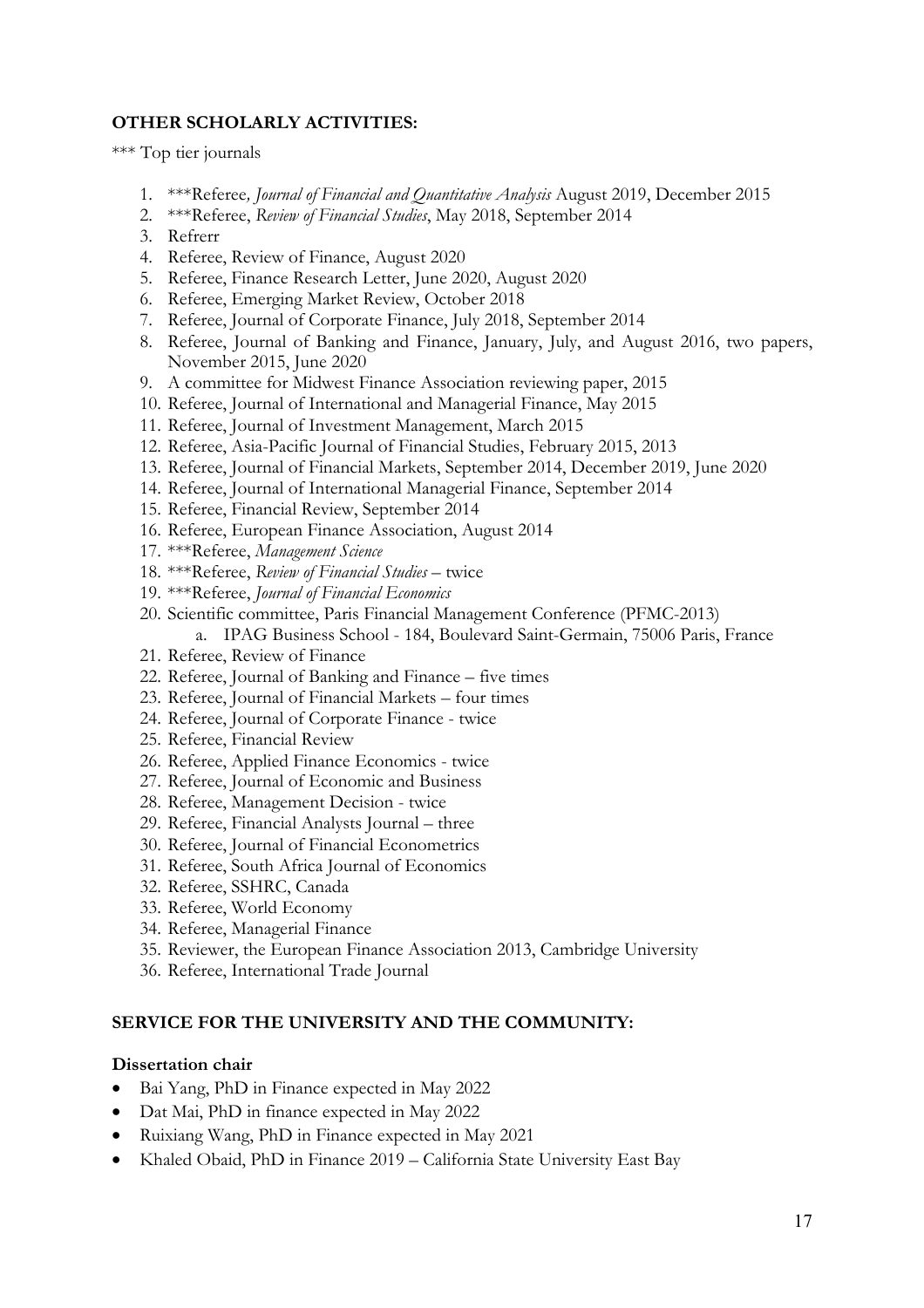## **Dissertation committee**

- Ryan Chacol, PhD in Finance expected in May 2020
- Tengfei Zhang, PhD in Finance 2020, Louisiana State University
- Thibaut Morillon, PhD in Finance 2019 Elon University
- Feifei Wang, PhD in Finance 2017 Miami University
- Michael Gibbs, PhD in Finance 2017 California State University Long Beach
- Xueli Cao, PhD in Economics 2017 Federal Express

#### **University committee**

• A member of Research Council Committees at the University Level, Fall 2018 – present

#### **College of Business committee**

- Chair of the Faculty Policy Committee, October 25, 2019 present
- A member of Promotion and Tenure Committee, Fall 2019
- A member of Undergraduate Committee, Fall 2017 Spring 2019

#### **Department committee**

- A liaison of the library Fall 2014 present
- A member of Immigration Committees in Fall 2015
- A faculty marshal for the commencement in 2014, 2015, December 2019
- Chair of Research Committee, Fall 2015- 2017
- Candidates search committee Fall 2014
- Friday seminar coordinator Fall 2014 Spring 2016
- Research committee Spring 2014 Spring 2015
- A Graduate Grant Fee Program committee from Fall 2012 Spring 2013

#### **External examiner**

• External Examiner for the evaluation of Kaveh Moradi Dezfouli's doctoral thesis. Kaveh Moradi Dezfouli graduated with a PhD in finance at Concordia University in **May**, 2019.

Note: I performed the activities below at San Diego State University

- A graduate committee at San Diego State University from 2008 2010
- Attended the new student convocation in 2007
- A faculty marshal for the commencement in 2006, 2007 and 2008
- Co-Chaired the Scholarship Committee from 2006-2013
- An undergraduate advisor from 2006-2013
- Recruiting international finance candidates
- Being part of a university-wide Faculty Hearing Panel
- A thesis advisor for Forest Dickey, a master student of fine arts in furniture design and woodworking and Eser Ecil, an MBA student from San Diego State University
- A PhD thesis advisor for Jeffrey Stangl, Massey University, Auckland, New Zealand

## **EXTERNAL SERVICE**

- *AFA (American Finance Association)*
- *WFA (Western Finance Association)*
- *FMA (Financial Management Association)*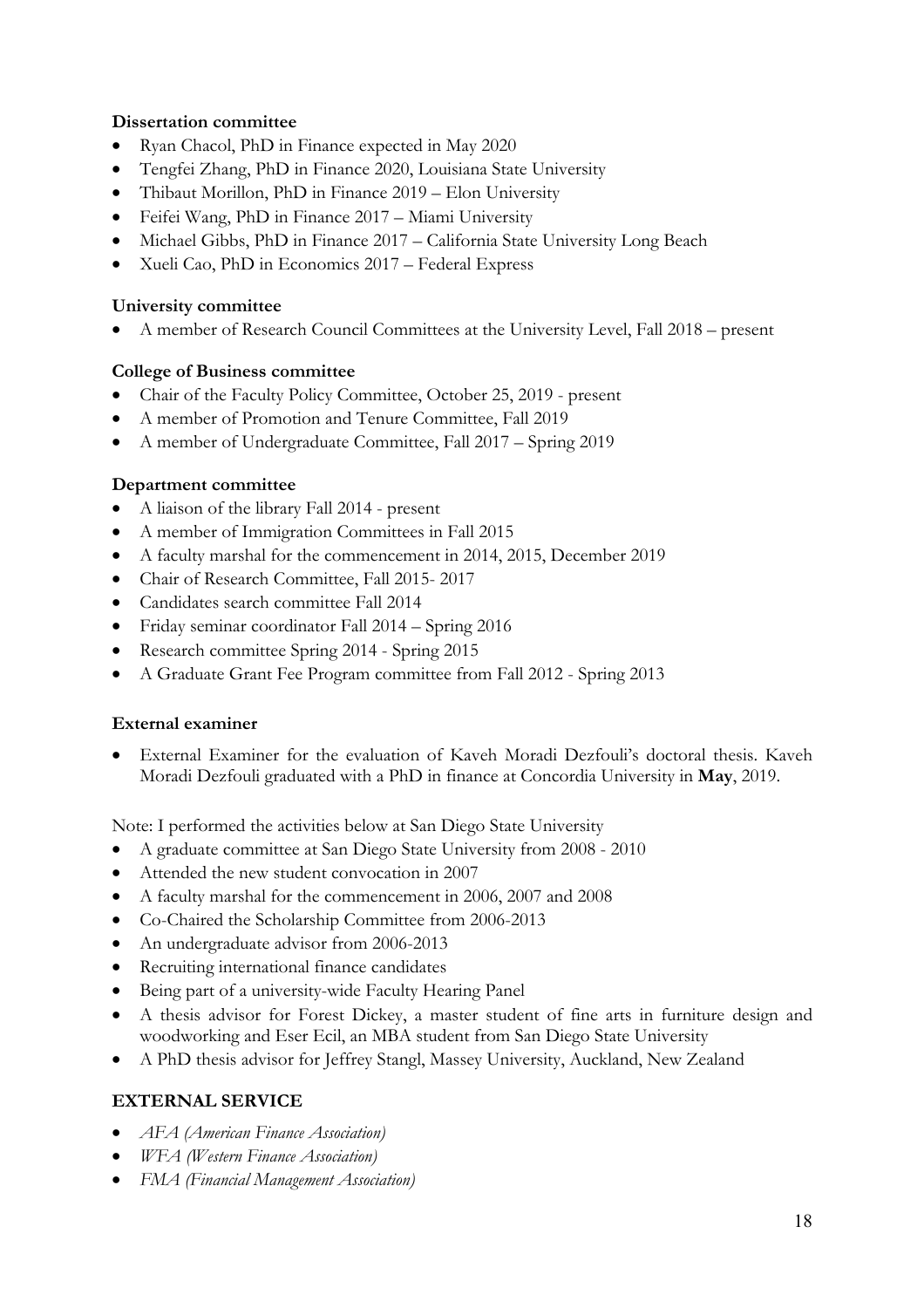• Member of the *Econometric Society* 2018-2019

# **ADVISORY BOARDS**

- Advisory Editorial Board, *American Journal of Business*, 2012 to 2019
- Scientific Committee, Scientific committee of *Paris Financial Management* conference since 2013
- Scientific committees *Vietnam Finance Symposium* from 2019

### **PRESENTATIONS**

Note: Most of the presentations were done by my co-authors

*Changing Expected Returns Can Induce Spurious Serial Correlation* with Richard Roll: Kansas University invited me to present a research paper in December 6, 2019.

*A Tool Kit for Factor-Mimicking Portfolios*

- 2020 PhD Poster Session, American Finance Association in San Diego, January 3-4
- 2019 NFA conference in Vancouver
- 2019 China International Conference in Finance in Guangzhou, July 9-1
- Eastern Finance Conference Miami Florida April 10-13, 2019
- Louisiana State University
- Society of Financial Econometrics Conference (SoFiE) 2019
- Southwestern Finance Conference 2019

*An Analysis of the Consequences of Regulation SHO: The Case of Former Arthur Andersen Clients* with Inder Khurana, Raynolde Pereira and Sujiao Zhang

- American Accounting Association Meeting August 2019
- The Hong Kong Polytechnic University February 2019

*Agnostic Tests of Stochastic Discount Factor Theory*

- QFE Seminar Series, *NYU, May 2nd*
- 9th Financial Risks International Forum: New Challenges Facing the Investment Management Industry, March 21 & 22, 2016, Paris
- *New York University 2016*
- California Institute of Technology Brownbag Seminar April 2015
- UCLA Brownbag Seminar April 2015

*Insider Trading in Firms Rumored to be Takeover Targets* with Fred Davis, Hamed Khardivar, and Thomas Walker. Eastern Finance Association, Miami Florida April 10-13, 2019

*A Picture is Worth a Thousand Words: Market Sentiment from Photos* with Khaled Obaid

- Georgia Tech/RFS Fintech Calvacade, Atlanta Georgia February 28-29, 2020
- Eastern Finance Association, Florida
- St. Louis University, 2018
- Midwest Finance Association, Chicago March, 2019
- University of Missouri St Louis, 2018
- Missouri State University, 2018

*Empirical Tests of Asset Pricing Models with Individual Assets: Resolving the Errors-in-Variables Bias in Risk*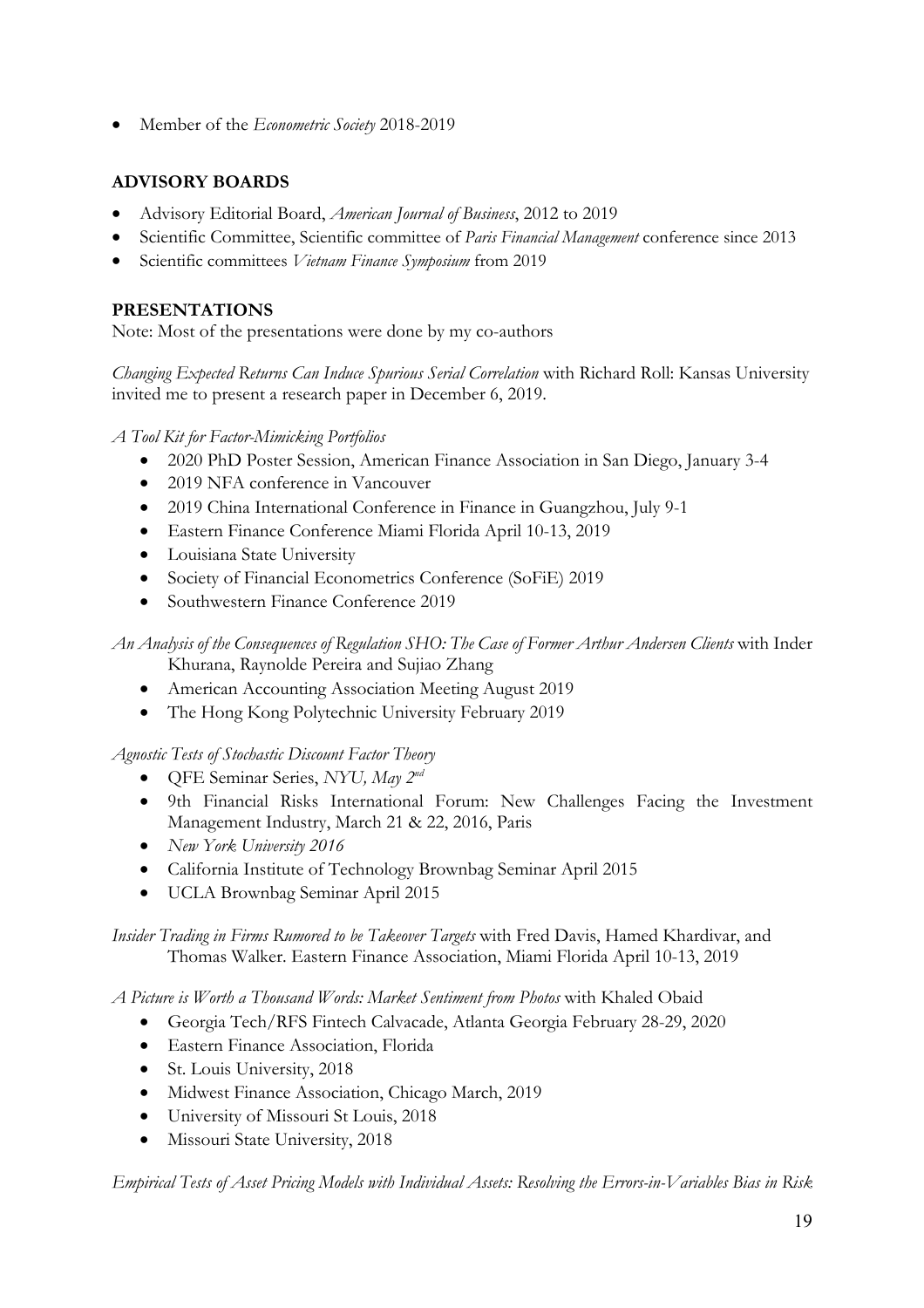*Premium Estimation* with Narasimhan Jegadeesh, Joonki Noh, Richard Roll, and Junbo Wang,

- American Finance Association, Philadelphia, Pennsylvania, September 15-17, 2018
- Northern Finance Association Meeting, Halifax Nova Scotia, September 15-17, 2017

*Jump risk premia across major international equity markets* with Mohamad Arouri, Oussama M'saddek Financial Management Association meeting, October 11-14, Boston, MA

- *Yesterday's news: Media created emotions in asset markets* with Heikki Lehkonen, Financial Management Association meeting, October 11-14, Boston, MA
- *Mutual Funds Correlated Jumps* with Andrew Lynch and Michael Gibbs, Financial Management Association meeting, October 11-14, Boston, MA
	- One of the semifinal list papers for best paper
- *Political Connections, Government Procurement Contracts, and the Cost of Debt* with Reza Houston and David Maslar
	- Financial Management Association meeting, October 11-14, 2017 Boston, MA • One of the semifinal list papers for best paper
	- Ball State University, 2018
	- University of Dayton, 2018
	- University of Richmond,
	- The 2018 MPSA and SFA meetings

*Yesterday's news: Media created emotions in asset markets* with Heikki Lehkonen, Financial Management Association meeting, October 6, University of Missouri, Columbia.

*The Information Content of Analysts' Value Estimates* with Ryan Chacon and Dan French,

- 2017 American Accounting Association meeting, August 4-6, San Diego
- 2016 Paris Financial Management Conference (PFMC2016), 12-14 December 2016, in Paris, France
- *A Market for Lemons in Mutual Fund Management* with Andrew Lynch, Michael Gibbs, and Khaled Obaid,
	- 2016 Southern Finance Association Meeting (SFA) in San Destin, Florida from November 16 - 19, 2016.
	- Financial Management Association, Las Vegas October 2016
	- Oklahoma City, Southwestern Finance Meeting, March 9-12, 2016.
	- Best investment paper in Southern Finance Association Meeting 2015

*Foreign Exchange Exposure and Stock* Returns with Kari Heimonen and Heikki Lehkonen, Financial Management Association, Las Vegas October 2016

*On valuing human capital and relating it to macroeconomic conditions* with David Berger, Kuntara Pukthuanthong, and Richard Roll,

- Financial Management Association, Las Vegas October 2016
	- *One of the semifinal list papers for best paper*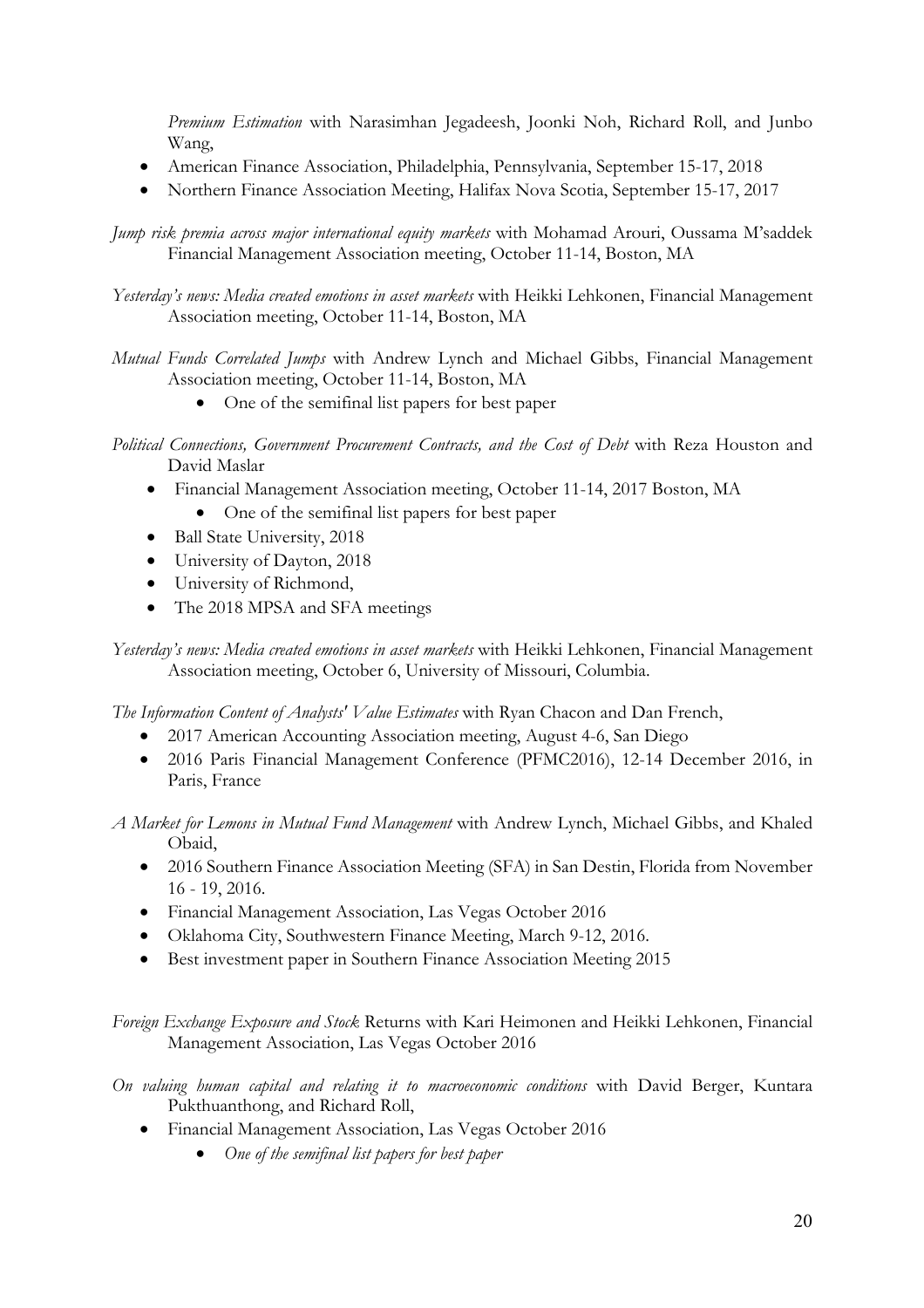- *International asset allocation in presence of systematic cojumps* with Mohamad Arouri, Oussama M'saddek, and Duc Nguyen, Financial Management Association, Las Vegas October 2016
- *Agency Incentives, Risk Shifting and Mutual Fund Performance*, with Blake Phillips and Raghavendra Rau*,*  has been accepted for presentation at the 2016 FMA European Conference, Hanken School of Economics in Helsinki, Finland on June 9 & 10, 2016
- *The Capital Requirements and performance of Islamic vs. conventional banks*, with Mohammad Bitar and Thomas Walker, Eastern Finance Association meeting, Baltimore, Maryland, April 6-9, 2016
- *Litigation Risk and Institutional Monitoring* with Harry Turtle, Jun Wang, and Thomas Walker,
	- Paris Financial Management Meeting, December 14-15, 2015.
	- FMA Chicago, October 16-19, 2013
- *Insider Stock Trading and the Bond Market* with Andreas Oehler, Thomas, Stefan Wendt, Paris Financial Management Meeting, December 14-15, 2015.
- *International asset allocation in presence of systematic cojumps* with M'Saddek Oussama, Arouri Mohamed El Hedi, and Nguyen Duc Khuong, Eurofidai Paris December 2015 Finance Meeting 13<sup>th</sup> International Paris Finance Meeting, December 17<sup>th</sup>, 2015.
- *Agency Incentives, Risk Shifting and Mutual Fund Performance* with Blake Phillips and Raghavendra Rau*,* the 4<sup>th</sup> Luxembourg Asset Management Summit, October 21-23, 2015
- *The Role of Board Leadership Structure in Enhancing the Value of Directors' Human and Social Capital, with*  Chamu Sundaramurthy and Yasemin Kor, AOM Annual Meeting, Vancouver, Canada August 7-11, 2015
- *Portfolio Stacking: What's in a Fund's Top 10 List? with* Mark R. Huson and Blake Phillips, *,* Financial Management Association European Conference, Venice, Italy, June 11-12, 2015
- *Performance Chasing by Investors and the Risk Taking Incentives of Mutual Fund Managers* with Blake Phillips and Raghavendra Rau,
	- FMA Chicago, October 16-19, 2013
	- Midwest Finance Association, March 4-7, 2015
	- Southern Finance Association, Florida, November 2014

*Time variation in diversification benefit* with Paul Chiou, Financial Management Association Meeting, Tennessee, October 2014

*Basel III and bank efficiency: Does one solution fit all? Evidence from Islamic and conventional banks*, with Mohammad Bitar and Thomas Walker,

- Paris Financial Management Meeting, December 14-15, 2015.
- Midwest Finance Association, March 4-7, 2015
- Southwestern Finance Association, March 11-15, 2015
- The 14th FRAP Finance, Risk and Accounting conference, taking place in Oxford 22.-24. September 2014
- The 4<sup>th</sup> Islamic Banking conference at Lancaster University Management School, 23/24<sup>th</sup> June, 2014

*A Protocol for Factor Identification* with Richard Roll

- Chair-in-asset-management workshop, Paris-Dauphine University, Paris, France June 9, 2015
- World Investment Forum, FTSE conference, Newport Coast, CA, May 17-20, 2015
- Research Affiliates meeting, Laguna Beach, California May 2015
- JOIM Conference, April 26-28, 2015, La Jolla, California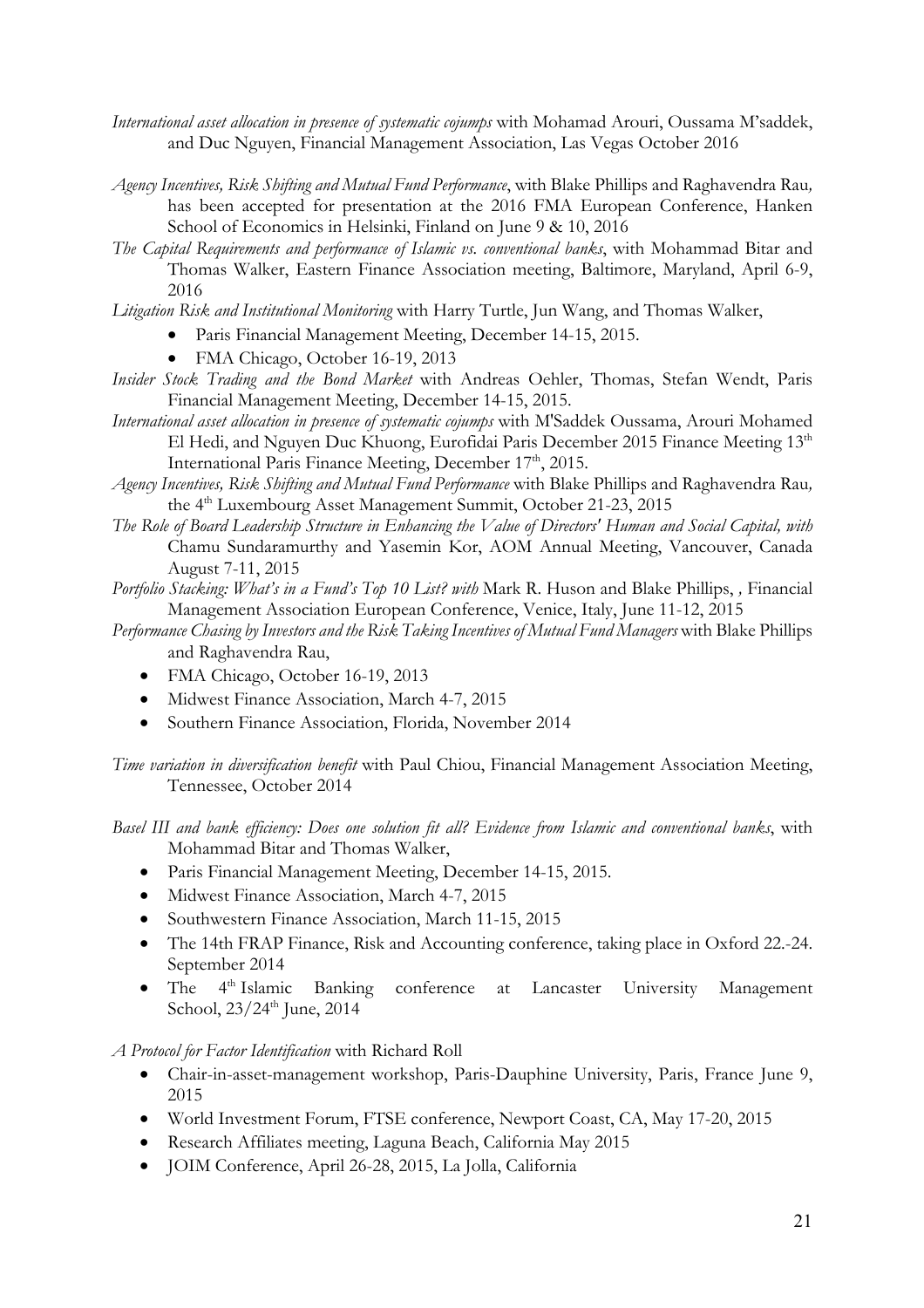- Financial Management Association Meeting, Tennessee, October 2014
- Asian Finance Association Meeting, Bali, Indonesia, June 23-26, 2014Australian Finance Association Meeting, Sydney, Australia December 19-20, 2013
- Rotman International Centre for Pension Management (ICPM) October 2013 Discussion Forum, Sacramento, CA October 7-8, 2013
- University of Missouri Columbia September 19, 2014
- Inquire Europe, Stockholm Sweden October 12-14, 2014

*Do hedge funds dynamically manage systematic risk?*, Ethan Namvar, Blake Phillips, and Raghavendra Rau

- Northern Finance Association meeting, Quebec, Canada September 27-29, 2013
- *T*he 2013 AIDEA conference in Lecce (Italy), on 19-21 September 2013.

*Size doesn't matter: Diseconomies of Scale in the Mutual Fund Industry Revisited* Blake Phillips and Raghavendra Rau

- The Northern Finance Association meeting, Lake Louis, September 18-20, 2015
- The Financial Management Association European Conference, Venice, Italy, June 11-12, 2015
- EFA Lugano Switzerland, August 27-30, 2014
- FMA Chicago, October 16-19, 2013
- The 2013 AIDEA conference in Lecce (Italy), on 19-21 September 2013

*Chasing mutual fund returns* Blake Phillips and Raghavendra Rau

- The 2013 AIDEA conference in Lecce (Italy), on 19-21 September 2013
- 2013 EFA, Cambridge, August 28-21, 2013
- The 3<sup>rd</sup> Helsinki Finance Summit on Investor Behavior, August 26-27, 2013.
- 2013 SFS Cavalcade, May 13-16, 2013, University of Miami, Miami, Florida hosted by the University of Miami

Hung-bin Ding, *The Impact of Corporate Venture Capital on IPO valuation: An Empirical Examination*, 2013 Academy of Management Meeting, August 9-13, in Lake Buena Vista (Orlando), Florida

Sergey Barabanov, Onem Ozocak, and Thomas Walker, *Underwriters and the Broken Chinese Wall: Institutional Holdings and Post-IPO Securities Litigation*,

- July 16, 2013 at the University of Bamberg
- 2013 World Finance Conference, Cyprus (July 1-3).

Duc Nguyen and Mohamed Arouri*, Diversification benefits and strategic portfolio allocation across different asset classes: The case of US markets*

- FABS 2013 Conference in Nottingham, United Kingdom, June 26-28, 2013
- 25th Annual Australian Finance and Banking Conference, Sydney on the 16<sup>th</sup>-18th December 2012
- Qiao Zhao and Raghavendra Rau, *New evidence on the Return Characteristics of State-Owned and Non-State-Owned Chinese A Shares*, European Financial Management Association, Luxembourg, June 12-14, 2013
- *The Interactive Value of the CEO's and the Corporate Board's Human Capital: A Study of Biotechnology IPOs,*  Chamu Sundaramurthy, Kuntara Pukthuanthong, and Yasemin Kor, Kansas University, May 3, 2013

Richard Roll, *Internationally correlated jumps*, University of Missouri, Columbia, April 5, 2013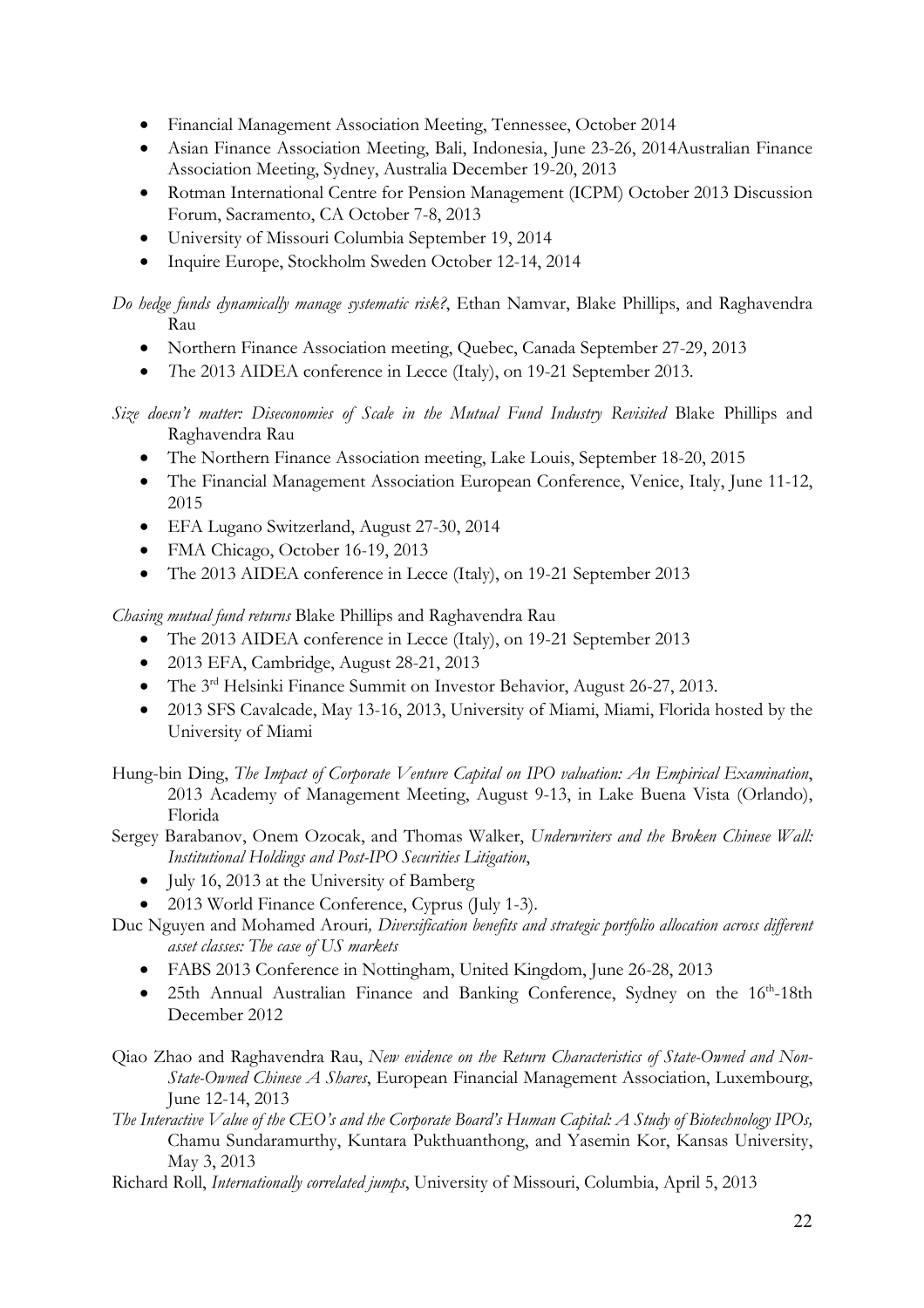Richard Roll, *A Protocol for Factor Identification*,

- South Western Finance Association, March 5-17, 2013, Santa Fe, New Mexico
- Inquire UK, Autumn 2012, Bath, UK

Dave Berger and Jimmy Yang *Is the diversification benefit of frontier markets realizable by mean-variance investors? The evidence of investable funds*, Midwest Finance Association, Chicago March 13-16, 2013

*Do hedge fund manage beta risks?,* Blake Phillips and Raghavendra Rau, the Deakin Finance Colloquium 2012, Melbourne, Australia, November 9, 2012**,** Melbourne.

*Chasing mutual fund returns* Blake Phillips and Raghavendra Rau,

- University of Waterloo, October 12, 2012.
- Northern Finance Association Meeting, September 28-30, 2012, Niagara Falls, Ontario
- the 2012 Annual Meeting of the Academy of Behavioural Finance and Economics, September 18-21, 2012, NYU-Poly Campus New York, NY, USA
- *Jumps, Interest Rates, and Monetary Policy*, Januj Juneja, Financial Management Association Meeting, Atlanta, October 18-20, 2012
- *The Interactive Value of the CEO's and the Corporate Board's Human Capital: A Study of Biotechnology IPOs*  Chamu Sundaramurthy and Yasemin Kor, the Academy of Management Annual Meeting in Boston, August, 2012.

*Does Disclosure Regulation Work? Evidence from International IPO Markets* presented at the Multination Finance Conference 2012 in Krakow, Poland, June 24-27, 2012.

*Insider stock trading and the bond market*

- Eastern Finance Association 2012 Annual Meeting, Boston, April 11-14, 2012.
- Financial Management Association Meeting in Denver, October 21, 2011.
- *Does style really matter? Measuring integration across hedge fund styles* presented at the Financial Management Association Meeting in Denver, October 21, 2011.
- *An international CAPM for partially integrated markets: Theory and empirical evidence* presented at the Financial Management Association Meeting in Denver, October 21, 2011.
- The *Determinants of IPO-Related Shareholder Litigation: The Role of CEO Equity Incentives and Corporate Governance* was accepted for the presentation at the 12<sup>th</sup> Workshop on Corporate Governance and Investment, the Leipzig Graduate School of Management, Germany during October 7th-8th, 2011.

*Market Fragility and International Crises* co-authored with Dave Berger,

- Conference organized by Wilfrid Laurier University in Waterloo, October 3-4 2011.
- The Bank of Finland/CEPR/JFI/SUERF Conference on the Future of Risk Management, co-organized by the Journal of Financial Intermediation in Helsinki on September 22-23, 2011.

*How do competition, certification, and underwriter relationships affect the cost of public debt? The impact of shelf registrations* discussed at the Western Finance Association meeting in Santa Fe, New Mexico, June 22, 2011.

The *Determinants of IPO-Related Shareholder Litigation: The Role of CEO Equity Incentives and Corporate Governance* presented at Financial Management Association in Queenstown, New Zealand, April 7-8, 2011

*Jumps, Information Surprises, Risk, and Fed Policy* 

- Seaton Hall University
- Brown Bag Lunch Seminar at SDSU
- *The Determinants of IPO-Related Shareholder Litigation: The Role of CEO Equity Incentives and Corporate Governance* at National Business and Economic Society, Curacao, Netherlands Antilles, Marriott Curacao Resort and Emerald Casino, Netherlands

*International Correlated Jump*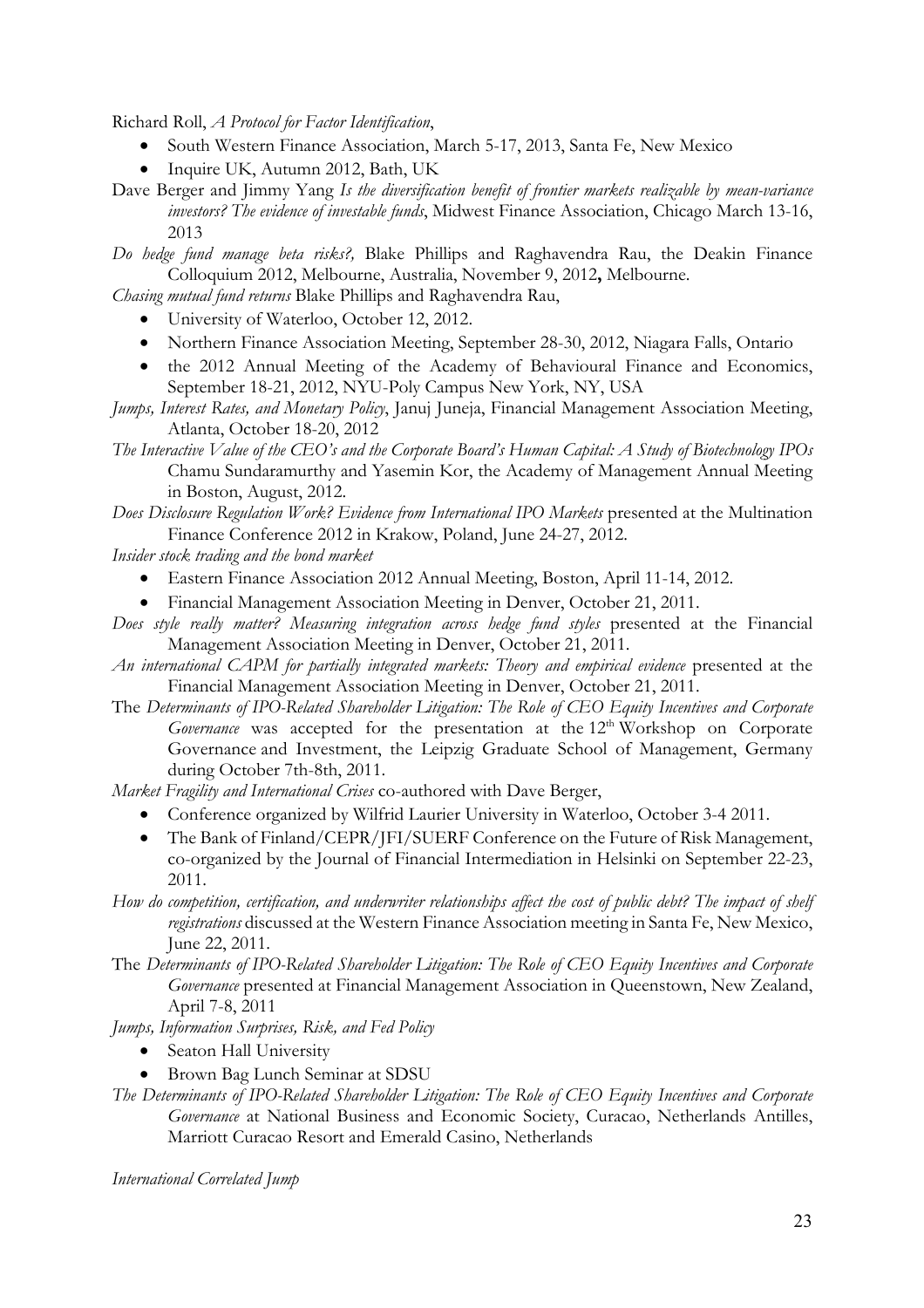- FTSE, World Investment Forum 2011, Napa Valley, CA.
- Massey University, April 11, 2011
- American Finance Association in Denver, January 2011
- 18<sup>th</sup> Conference on the Theories and Practices of Securities and Financial Markets, Kaohsiung, Taiwan in December 17-18, 2010. The meeting is organized by the National Sun Yat-Sen University.
- University of California, San Diego, October 2010
- Financial Management Association meeting in New York, October 2010
- European Finance Management Association meeting in Denmark in June 2010

*International Diversification with Frontier Markets* presented at the 18<sup>th</sup> Conference on the Theories and Practices of Securities and Financial Markets, Kaohsiung, Taiwan in December 17-18, 2010

*The Difference between Dynamic Capabilities of Independent Venture Capital and Corporate Venture Capital* presented at the 18th Conference on the Theories and Practices of Securities and Financial Markets, Kaohsiung, Taiwan in December 17-18, 2010

*Organizational Legitimacy and the Performances of Family Firm IPOs presented at the 18<sup>th</sup> Conference on* the Theories and Practices of Securities and Financial Markets, Kaohsiung, Taiwan in December 17-18, 2010

*International Diversification with Frontier Markets*

- Financial Management Association meeting in New York, October 2010
- European Finance Association meeting in Denmark in June 2010

*The Difference between Dynamic Capabilities of Independent Venture Capital and Corporate Venture Capital*, Financial Management Association meeting in New York, October 2010

*Legal Opportunism, Litigation Risk, and IPO Underpricing* presented at the Eastern Finance Association April 14 to  $17<sup>th</sup>$ , 2010.

*Global market integration: A better way to measure it and its application*

- Australian Banking and Finance Conference, Sydney in December 2009.
	- o Joint winner of the best quantitative finance paper, sponsored by the Australian Securities Exchange
- The 7th NTU International Conference on Economics, Finance and Accounting (IEFA), Taiwan in May 2009.
- The California Institute of Technology in April 2009.
- Washington State University in April 2009.
- Kansas State University.
- Third Annual Research Conference organized by Centre for Analytical Finance (CAF) at the Indian School of Business (ISB), Hyderabad, India.
- American Finance Association 2009 in San Francisco, CA.
- Financial Management Association 2008 in Dallas, Texas.

*Legal Opportunism, Litigation Risk, and IPO Underpricing*

- Chulalongkorn Accounting and Finance Symposium in November 5th to 6th, 2009.
- Financial Management Association in October 2009.

*Why Should We Like Firms That Voluntarily Disclose? Evidence from Profit Warning Firms* presented at the Financial Management Association in October 2009.

*Human Capital of the CEO and the Corporate Board of Directors and IPO Performance*

• Financial Management Association in October 2009.

o One of the top 10% best papers in the conference

*Understanding Family Businesses* presented in the Academy of Management in Chicago, August 2009.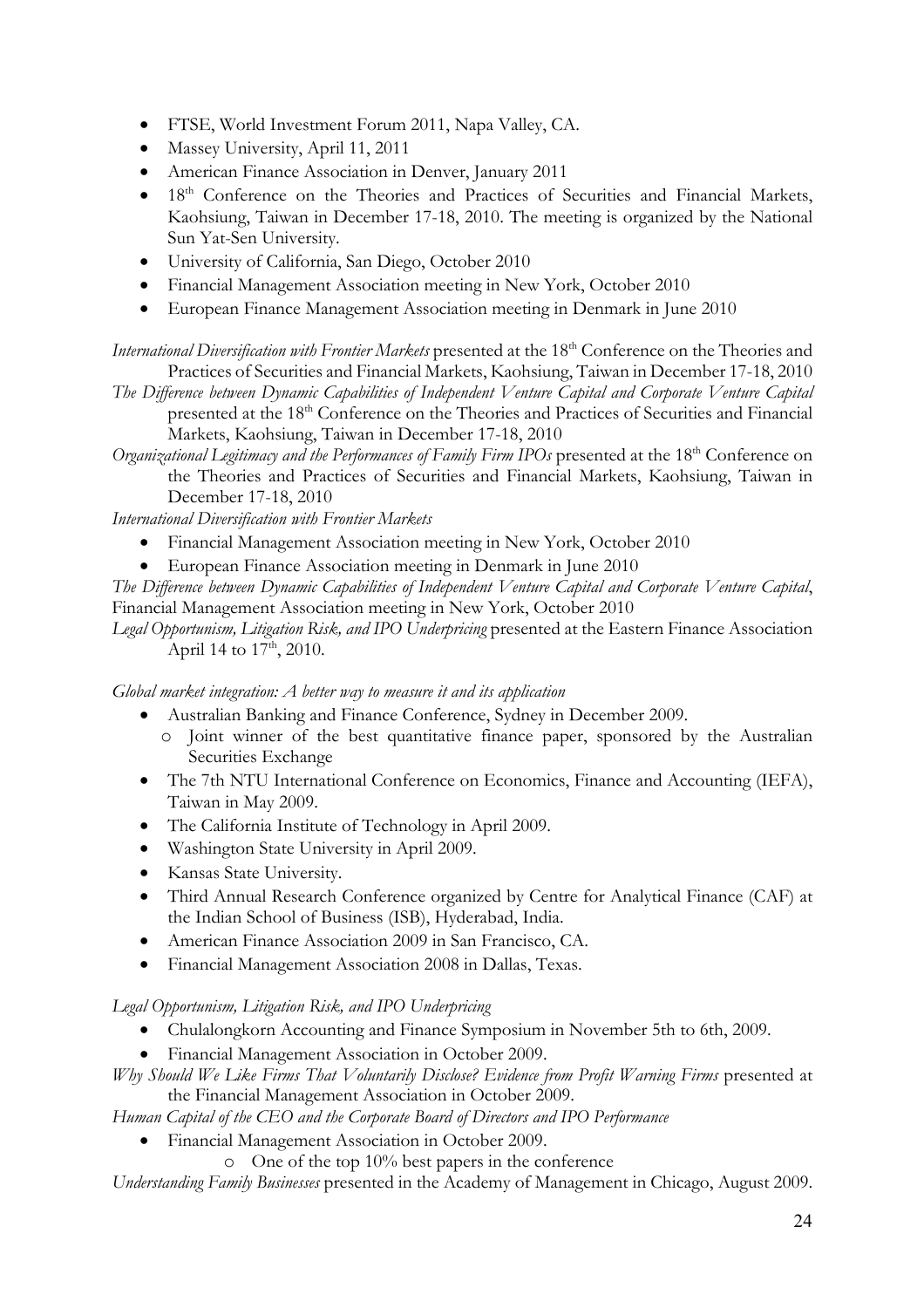*Real estate and interest rate: A comparison between US and Canada* co-authored with Richard Roll

- 7th NTU International Conference on Economics, Finance and Accounting (IEFA), Taiwan in May 2009
	- o One of the three papers (out of 87) receiving the best paper award
- Western Finance Association in Hawaii.
	- o There were 1128 papers submitted and only 144 (12.77%) made the program.
- Financial Management Association 2008 in Dallas, Texas.
- *Retained wealth and family firm IPO* presented in the Financial Management Association 2008 in Dallas, Texas.
- *An International Look at the Lawsuit Avoidance Hypothesis of IPO Underpricing* presented in the Financial Management Association 2008 in Dallas, Texas.
- *The Role of Aviation Laws and Legal Liability in Aviation Disasters: A Financial Market Perspective* presented in the Financial Management Association 2008 in Dallas, Texas.
- *Disclosure Regulation and IPO Underpricing: An International Analysis*, presented in the Financial Management Association 2008 in Dallas, Texas.
- *Idiosyncratic Volatility and Stock Returns: A Cross Country Analysis* presented in the Financial Management Association 2008 in Dallas, Texas.
- *The Relationship between Corporate Board of Directors and IPO Performance* presented at Strategic Management Society,  $27<sup>th</sup>$  Annual International Conference in San Diego, October15<sup>th</sup>, 2007.

*Retained wealth and family firm IPO* 

- Loyola Marymount University, Los Angeles in September 8<sup>th</sup>, 2007.
- International Family Enterprise Research Academy Conference, European Business School, Germany in June 21<sup>st</sup>, 2007.

*The Relationship between Corporate Board of Directors and IPO Performance* presented at CGI Research Roundtable in SDSU, April 27<sup>th</sup>, 2007.

- *On the Stock Markets Reaction to Major Railroad Accidents: An Empirical Analysis* presented at Financial Management Association 2006, Utah.
- *Global Equity and Debt Market Responses to Sovereign Credit Ratings Announcements* presented at Financial Management Association 2006, Utah.
- *Are IPO Auctions Celebrating a Comeback: U.S. Evidence* presented at Financial Management Association 2006, Utah.
- *You Get What You Pay For: How Employee Stock Options and Executive Equity Ownership Enhance Long Term IPO Performance* presented at Financial Management Association 2005, Chicago.
- *Biotech IPO Valuation: R&D, Human Capital Quality, and Underwriter Education* presented at Financial Management Association 2005, Chicago.
- *Do insiders Know When Disaster Strikes? A Detailed Look at the Trading Patterns of Corporate Insiders Prior to Litigation Announcements* presented at Financial Management Association 2005, Chicago.
- *Stock Option and Long Term IPO Performance* presented at Babson College Entrepreneurship Research Conference 2005, Babson Park.
- *IPO Misvaluation, Flipping, and Long Term Performance* presented at Babson College Entrepreneurship Research Conference 2005, Babson Park.
- *IPO Pricing, Flipping and Long-Term Performance* presented at
	- European Finance Management Association 2004, Basel, Switzerland.
	- Financial Management Association 2004, New Orleans.
- *The Valuation Effect and Determinants of Corporate Contracting* presented at Financial Management Association 2004, New Orleans.
- *The Determinants and Impact of Government Contract Award on the Market Value of the Winning Firms* presented at Financial Management Association 2004, New Orleans.